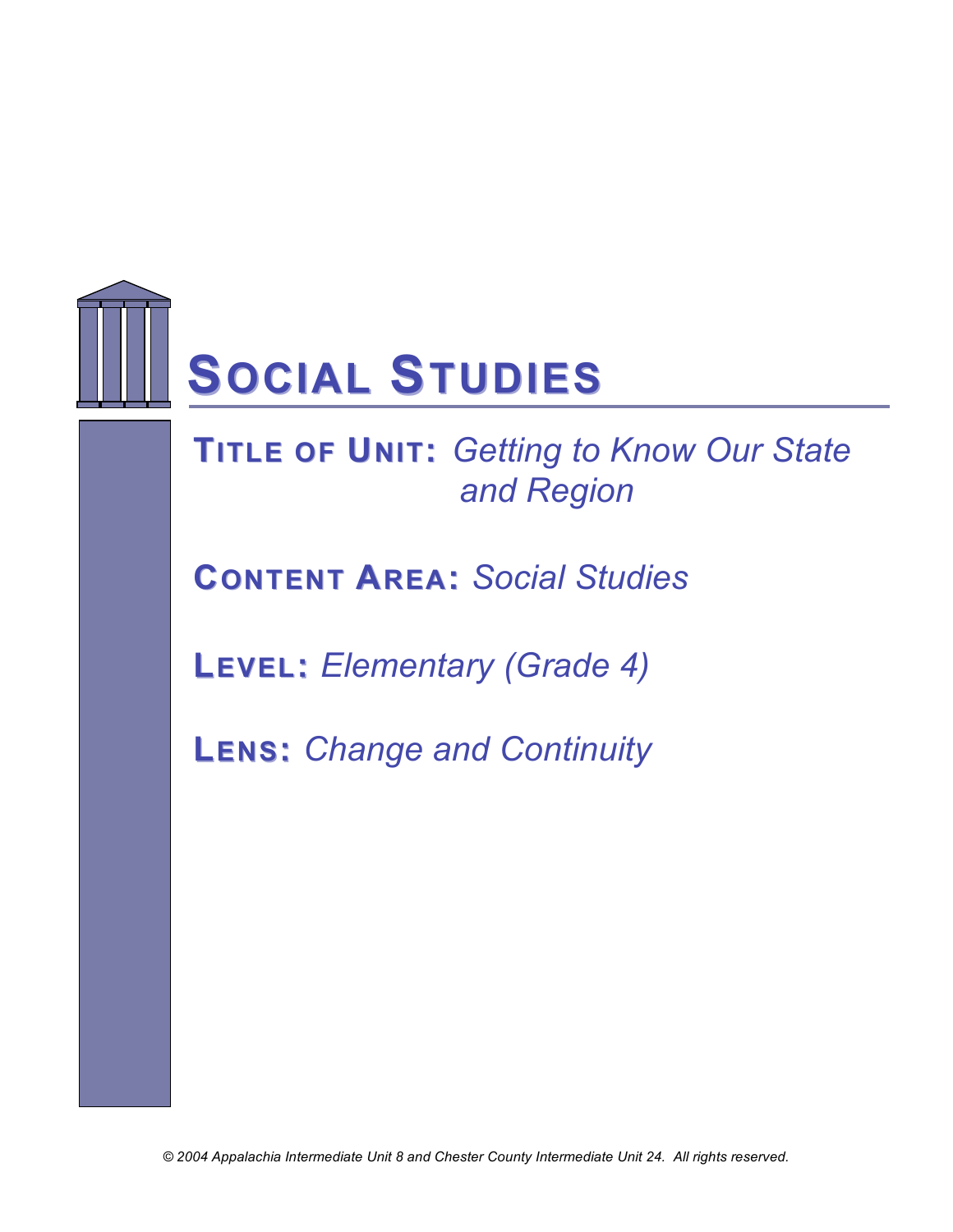**Unit Title:**

*Getting to Know Our State and Region*

| <b>Conceptual Lens:</b> Change and Continuity                                                                                                                                          |                                                                                                                                                                                                                                                                                                                                                                                                                                                                                                                                                                                                                                                                                                                                                                                               | <b>Length of Unit: 9 weeks</b>                                                                                                                                                                                                                                                                                                                                                                                                                                                                                                                                                                                                                                                                                                                                                                                                               |                                                                                                                                                                                                                                                                                       |  |  |
|----------------------------------------------------------------------------------------------------------------------------------------------------------------------------------------|-----------------------------------------------------------------------------------------------------------------------------------------------------------------------------------------------------------------------------------------------------------------------------------------------------------------------------------------------------------------------------------------------------------------------------------------------------------------------------------------------------------------------------------------------------------------------------------------------------------------------------------------------------------------------------------------------------------------------------------------------------------------------------------------------|----------------------------------------------------------------------------------------------------------------------------------------------------------------------------------------------------------------------------------------------------------------------------------------------------------------------------------------------------------------------------------------------------------------------------------------------------------------------------------------------------------------------------------------------------------------------------------------------------------------------------------------------------------------------------------------------------------------------------------------------------------------------------------------------------------------------------------------------|---------------------------------------------------------------------------------------------------------------------------------------------------------------------------------------------------------------------------------------------------------------------------------------|--|--|
| <b>PA Academic</b><br><b>Standards</b>                                                                                                                                                 | <b>Essential</b><br><b>Understandings</b>                                                                                                                                                                                                                                                                                                                                                                                                                                                                                                                                                                                                                                                                                                                                                     | <b>Critical Content</b>                                                                                                                                                                                                                                                                                                                                                                                                                                                                                                                                                                                                                                                                                                                                                                                                                      | <b>Key Skills</b>                                                                                                                                                                                                                                                                     |  |  |
| 5.1 6D<br>5.1 6F<br>5.16H<br>6.2 6E<br>6.2 6F<br>6.4 6A<br>6.4 6D<br>6.46G<br>6.5 6C<br>6.5 6F<br>7.2 6A<br>7.2 6A<br>7.3 6A<br>7.36C<br>7.4 6B<br>8.1 6A<br>8.2 6A<br>8.26C<br>8.2 6D | <b>Government/Civics</b><br>1. State governments are<br>established by basic<br>principles and ideals.<br><b>Economics</b><br>2. Humans adapt to and<br>modify the physical<br>environment to suit<br>changing needs and<br>wants.<br>3. Geographic location<br>determines the<br>availability of natural,<br>capital, and human<br>resources.<br>Geography<br>4. Settlers to a region<br>adapt their lifestyles to fit<br>the environment.<br>5. Changes in the<br>environment create<br>movement, mobility, and<br>migration in a region<br><b>History</b><br>Conflict and cooperation<br>6.<br>among social groups can<br>lead to change or foster<br>continuity<br><b>Culture</b><br>7. Cultural contributions of<br>individuals and groups<br>cause change in a<br>community and region. | <b>Students will know:</b><br>Different cultural<br>1 <sup>1</sup><br>groups in<br>Pennsylvania and<br>surrounding<br>regions<br>The contributions<br>2.<br>of political, cultural<br>and military<br>leaders of<br>Pennsylvania, as<br>well as innovators<br>and reformers<br>3. Economic terms<br>such as price,<br>quantity,<br>specialization,<br>division of labor,<br>entrepreneurship<br>4. How location of<br>resource affects<br>economic patterns<br><b>Basic documents</b><br>5 <sub>1</sub><br>of Pennsylvania<br>government<br>6.<br>Physical<br>characteristics of<br>Pennsylvania and<br>its surrounding<br>region<br>Characteristics of<br>7.<br>population such<br>as size, density,<br>spatial distribution,<br>mobility,<br>movement and<br>migration<br><b>Historical events</b><br>8.<br>in the history of<br><b>PA</b> | 1. Identify<br>patterns of<br>continuity and<br>change<br>Explain multiple<br>2.<br>historical<br>perspectives<br>3. Differentiate<br>between fact<br>and opinion<br>4. Analyze cause<br>and effect<br>relationship<br>5 <sub>1</sub><br>Describe and<br>locate places<br>and regions |  |  |
|                                                                                                                                                                                        |                                                                                                                                                                                                                                                                                                                                                                                                                                                                                                                                                                                                                                                                                                                                                                                               |                                                                                                                                                                                                                                                                                                                                                                                                                                                                                                                                                                                                                                                                                                                                                                                                                                              |                                                                                                                                                                                                                                                                                       |  |  |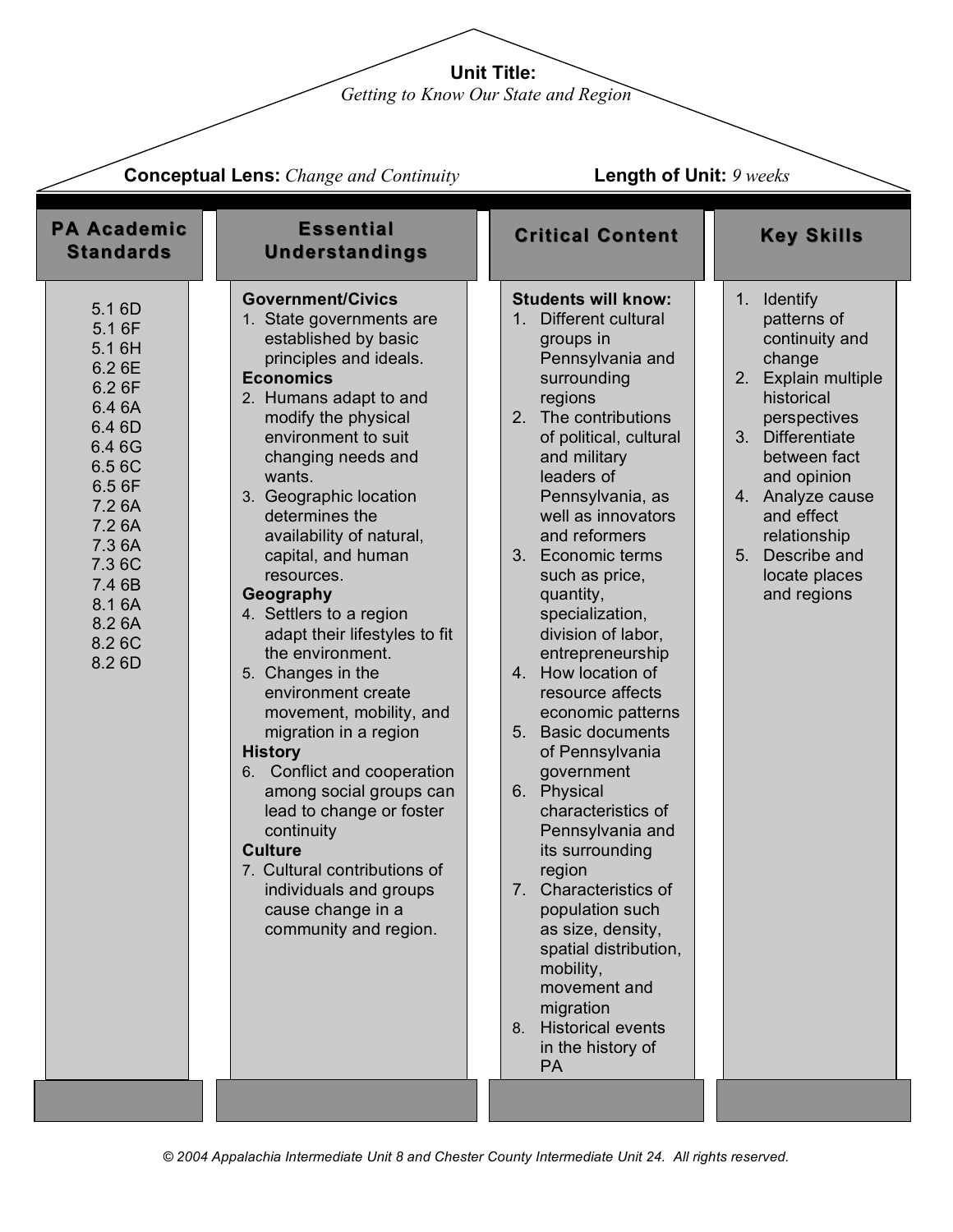



**Unit Title:** Getting to Know Our State and Region **Conceptual Lens:** Change and Continuity **Length of Unit:** 9 Weeks

| <b>Essential Understandings</b><br>(Generalizations)                                                                                                                                                               | <b>Guiding Questions</b><br>$F = Factorual$<br>$C =$ Conceptual<br><b>P= Philosophical</b>                                                                                                                                                                                                                                                                                                                                                          |
|--------------------------------------------------------------------------------------------------------------------------------------------------------------------------------------------------------------------|-----------------------------------------------------------------------------------------------------------------------------------------------------------------------------------------------------------------------------------------------------------------------------------------------------------------------------------------------------------------------------------------------------------------------------------------------------|
| <b>Government/Civics</b><br>1. State governments are established by basic<br>principles and ideals.                                                                                                                | Why did early colonists begin to hold the<br>$\bullet$<br>values and principles that they did? (F)<br>How was state government established? (F)<br>$\bullet$<br>What basic principles and ideals did William<br>$\bullet$<br>Penn hold? (F)                                                                                                                                                                                                         |
| <b>Economics</b><br>2. Humans adapt to and modify the physical<br>environment to suit changing needs and wants.<br>3. Geographic location determines the availability<br>of natural, capital, and human resources. | How are product prices determined? (F)<br>$\bullet$<br>Why do prices vary for similar products? (C)<br>$\bullet$<br>How do the needs and wants determine<br>٠<br>pricing? (C)<br>How has the availability of natural resources<br>$\bullet$<br>changed over time? (C)<br>Identify the major economic activities of your<br>$\bullet$<br>county. (F)<br>How does entrepreneurship affect the growth<br>$\bullet$<br>of business in Pennsylvania? (C) |
| Geography<br>4. Settlers to a region adapt their lifestyles to fit the<br>environment.<br>5. Changes in the environment create movement,<br>mobility, and migration in a region                                    | What does it mean to adapt? (F)<br>$\bullet$<br>What types of climates are there in<br>٠<br>Pennsylvania? (F)<br>Why do people need to adapt to their<br>$\bullet$<br>environments?(C)<br>What is migration?(F)<br>What is mobility? (F)<br>What environmental changes influence<br>population in a region? (C)                                                                                                                                     |
| <b>History</b><br>6. Conflict and cooperation among social groups<br>can lead to change or foster continuity.                                                                                                      | Name conflicts in Pennsylvania history. (F)<br>$\bullet$<br>How have social groups learned to cooperate<br>$\bullet$<br>over time? (C)<br>Is conflict necessary for change?(P)<br>$\bullet$                                                                                                                                                                                                                                                         |
| <b>Culture</b><br>7. Cultural contributions of individuals and groups<br>cause change in a community and region                                                                                                    | What are cultural contributions? (F)<br>$\bullet$<br>What are the major ethnic groups in<br>$\bullet$<br>Pennsylvania today? (F)<br>How have various cultural contributions<br>$\bullet$<br>impacted our state over time? (C)                                                                                                                                                                                                                       |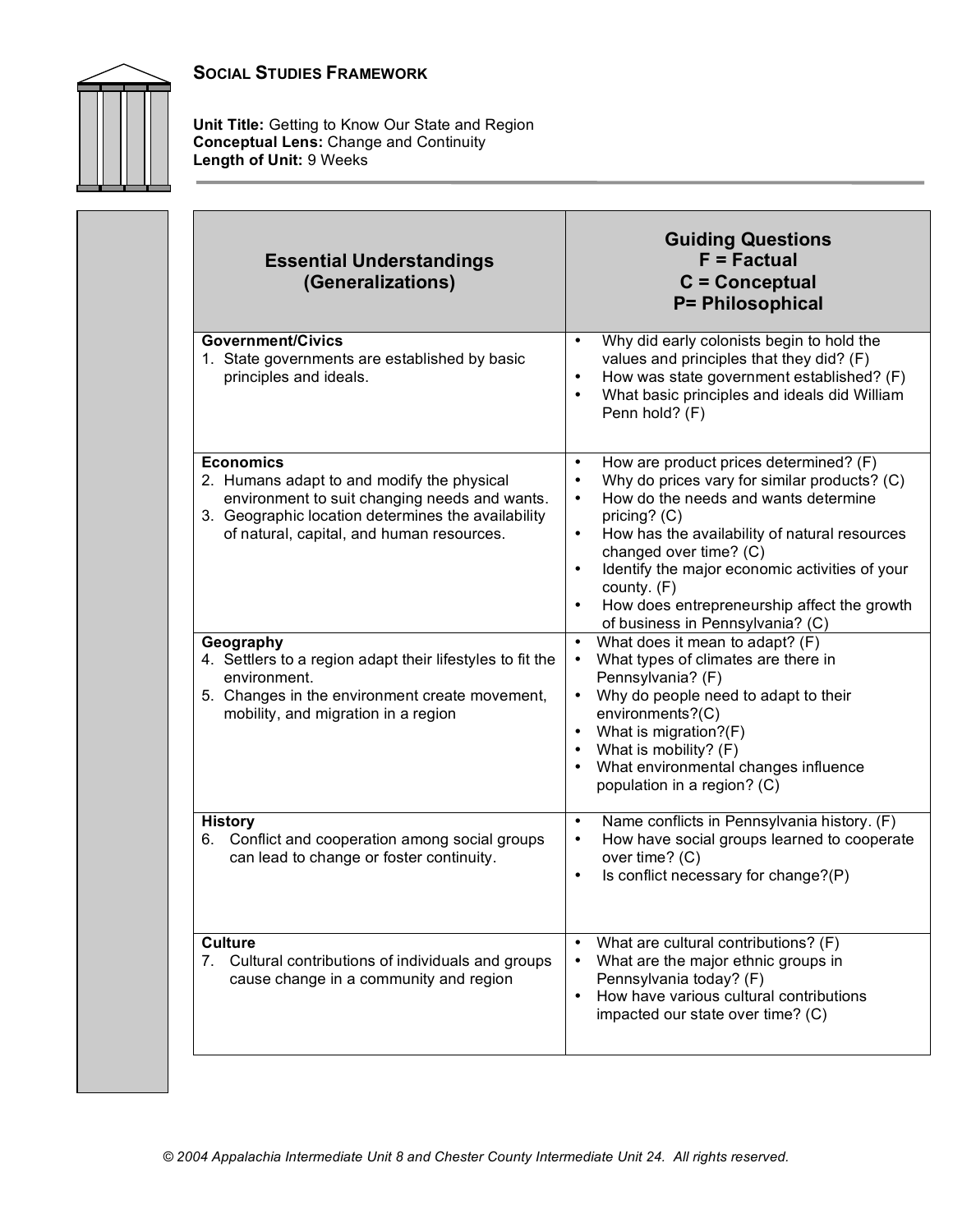

**Unit Title:** Getting to Know Our State and Region **Conceptual Lens:** Change and Continuity **Length of Unit:** 9 Weeks

#### **Culminating Performance Task Planner**

#### **NOTE:**

The purpose of the culminating performance task is to determine whether or not students have developed an understanding of the concepts of the unit. Teachers should introduce the task to the students, and provide time for them to ask clarifying questions about the task and the assessment. Students with special needs or special circumstances may require some modification or extra assistance. These decisions should be made on a case-by-case basis (as with any other type of assignment).

## **WHAT:**

Investigate change and continuity in our state and region.

#### **WHY:**

Understand that settlers to a region adapt their lifestyle to fit the environment.

#### **ENGAGING SCENARIO:**

You are a board game creator for a well-known toy company, Milton Bradley. The toy company has decided to produce a line of educational games for each of the 50 states. You have been assigned the state of Pennsylvania. Your task is to create a board game in which each player is a new settler to the state. Like real life, your "settlers" must encounter several geographical and physical obstacles or hardships in their trek throughout the state. Your goal is to teach the players that settlers had to adapt and change to survive their new environment.

#### **PROCEDURE:**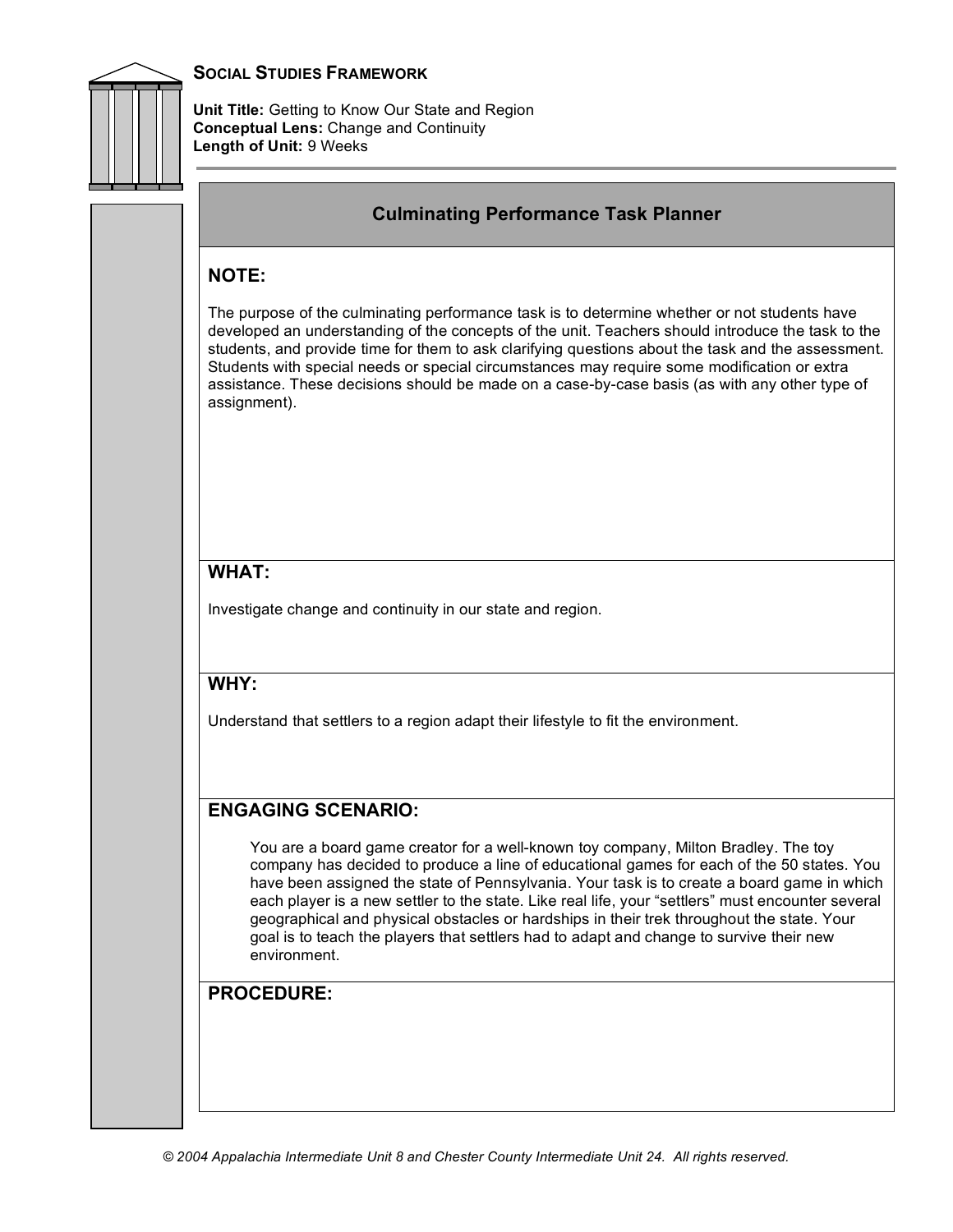

**Unit Title:** Getting to Know Our State and Region **Conceptual Lens:** Change and Continuity **Length of Unit:** 9 Weeks

|   | <b>Culminating Performance Task Scoring Rubric</b>                         |                                   |                                  |                                     |  |
|---|----------------------------------------------------------------------------|-----------------------------------|----------------------------------|-------------------------------------|--|
|   | <b>Scoring Criteria</b>                                                    | <b>Percent</b><br><b>Possible</b> | <b>Self</b><br><b>Assessment</b> | <b>Teacher</b><br><b>Assessment</b> |  |
|   | <b>CONTENT</b>                                                             |                                   |                                  |                                     |  |
|   | Information is accurate                                                    | 60                                |                                  |                                     |  |
|   | Rules written clearly with explanations                                    | 10                                |                                  |                                     |  |
|   | <b>PROCESS</b>                                                             |                                   |                                  |                                     |  |
|   | Group works well together and all members<br>contribute some quality work. | 10                                |                                  |                                     |  |
| ٠ | Contrasting colors and original graphics to<br>add visual appeal           | 10                                |                                  |                                     |  |
| ٠ | Obstacle cards present reasonable<br>adaptations.                          | 10                                |                                  |                                     |  |
|   | TOTALS                                                                     |                                   |                                  |                                     |  |

| <b>Scoring Key</b> |          |  |  |
|--------------------|----------|--|--|
| A                  | 93%-100% |  |  |
| R                  | 85%-92%  |  |  |
| C                  | 78%-84%  |  |  |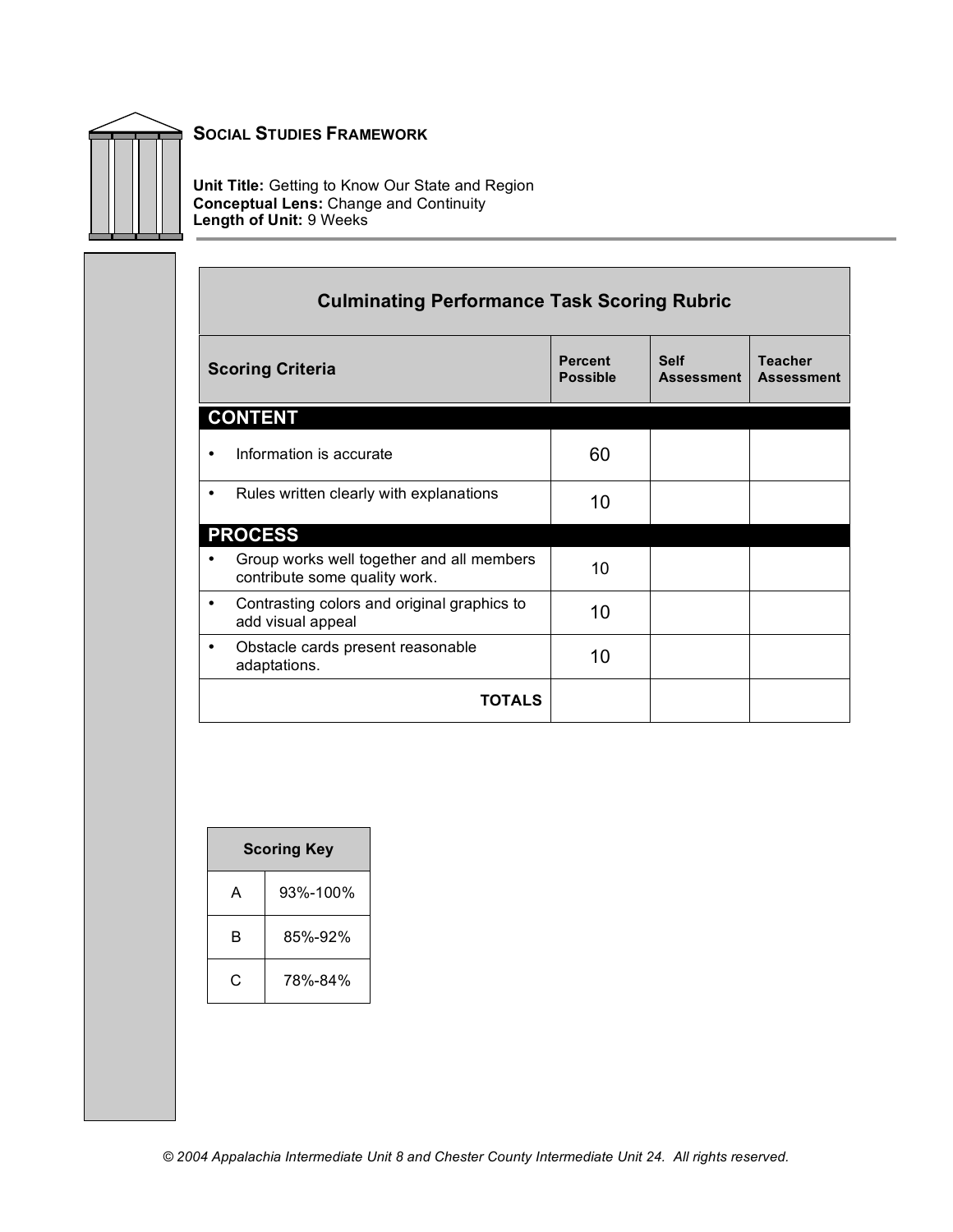

**FTIRTLAE MOFEUWNIOT:R***A***K** *m***K***e***S***rican Democracy: Birth of a Nation*

**CONTENT AREA:** *Social Studies*

**LEVEL:** *Elementary (Grade 4)*

**LENS:** *Cultural Unity and Diversity*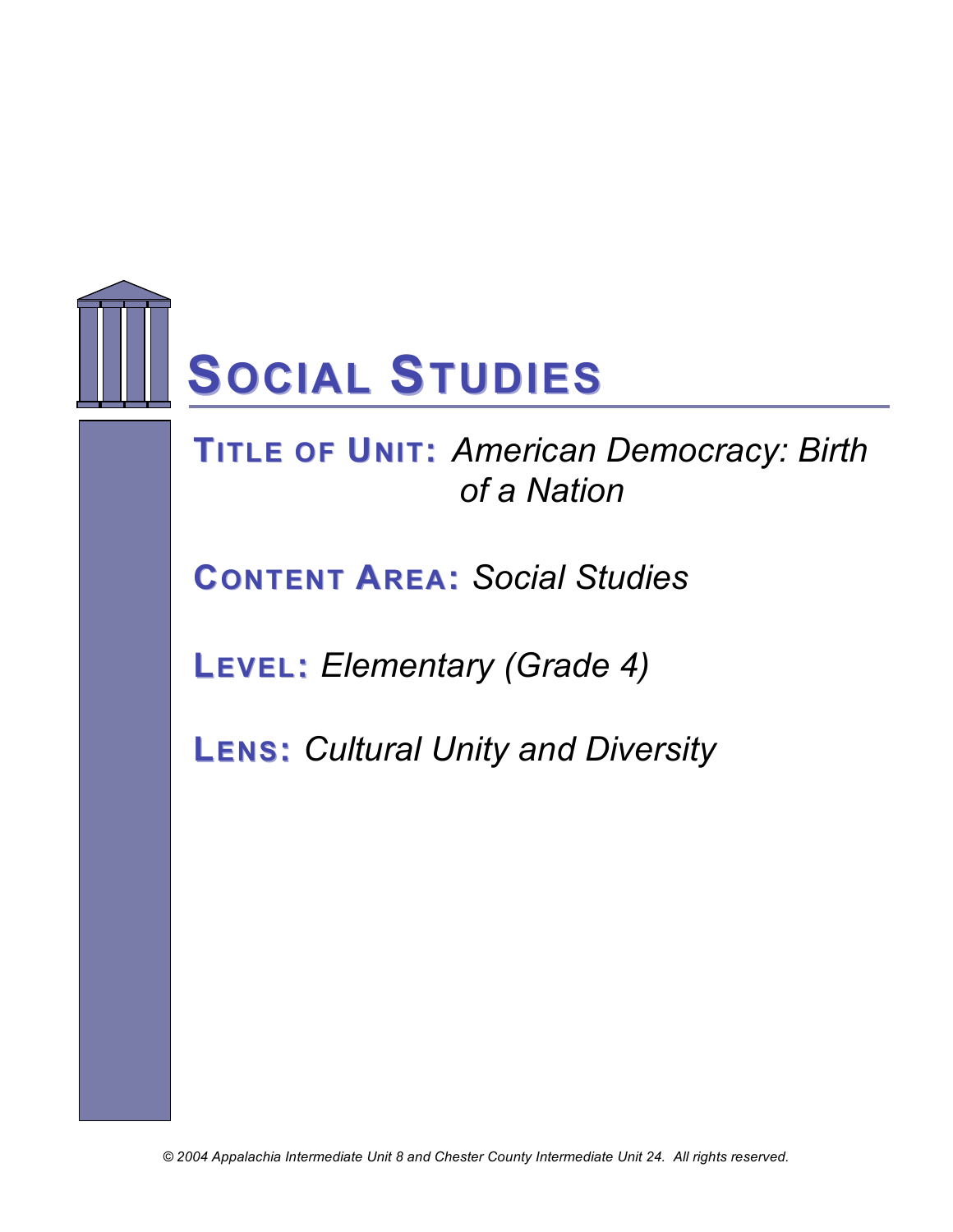**Unit Title:**

*American Democracy: Birth of a* 

*Nation*

| <b>Conceptual Lens:</b> Cultural Unity and Diversity                                                     |                                                                                                                                                                                                                                                                                                                                                                                                                                                                                                                                                                                                                                                                                                                                                                                                                                                                                                                                                                                                            |                                                                                                                                                                                                                                                                                                                                                                                                                                                                                                                                                                                                                                                                      | <b>Length of Unit: 9 weeks</b>                                                                                                                                                                                                                                                                                                                                                                                                                                                                                                                                                                                     |  |  |
|----------------------------------------------------------------------------------------------------------|------------------------------------------------------------------------------------------------------------------------------------------------------------------------------------------------------------------------------------------------------------------------------------------------------------------------------------------------------------------------------------------------------------------------------------------------------------------------------------------------------------------------------------------------------------------------------------------------------------------------------------------------------------------------------------------------------------------------------------------------------------------------------------------------------------------------------------------------------------------------------------------------------------------------------------------------------------------------------------------------------------|----------------------------------------------------------------------------------------------------------------------------------------------------------------------------------------------------------------------------------------------------------------------------------------------------------------------------------------------------------------------------------------------------------------------------------------------------------------------------------------------------------------------------------------------------------------------------------------------------------------------------------------------------------------------|--------------------------------------------------------------------------------------------------------------------------------------------------------------------------------------------------------------------------------------------------------------------------------------------------------------------------------------------------------------------------------------------------------------------------------------------------------------------------------------------------------------------------------------------------------------------------------------------------------------------|--|--|
| <b>PA Academic</b><br><b>Standards</b>                                                                   | <b>Essential</b><br><b>Understandings</b>                                                                                                                                                                                                                                                                                                                                                                                                                                                                                                                                                                                                                                                                                                                                                                                                                                                                                                                                                                  | <b>Critical Content</b>                                                                                                                                                                                                                                                                                                                                                                                                                                                                                                                                                                                                                                              | <b>Key Skills</b>                                                                                                                                                                                                                                                                                                                                                                                                                                                                                                                                                                                                  |  |  |
| 5.1 6K<br>5.1 6M<br>5.26C<br>5.2 6D<br>5.2 6E<br>5.2 6F<br>5.26G<br>6.3 6A<br>6.3 6B<br>7.2 6A<br>7.3 6A | <b>Government/Civics</b><br>1. Principles and ideals of<br>leaders and citizens are<br>reflected in governments.<br>2. Participation in<br>government and civic life<br>are responsibilities of<br>citizenship.<br><b>Economics</b><br>3. Personal, family and<br>community economic<br>decisions are made based<br>on limited resources and<br>unlimited wants.<br>4. Members of a society are<br>responsible for<br>contributing to the<br>economic welfare of the<br>society.<br>Geography<br>5. Settlement patterns are<br>determined by the physical<br>characteristics of a region.<br><b>History</b><br>6. Immigrants bring different<br>values, beliefs, and<br>perspectives to a<br>community.<br>Individuals can impact the<br>7.<br>development of a nation.<br><b>Culture</b><br>8. The beliefs, values and<br>ideals of merging cultures<br>contribute to the identity<br>of a nation.<br>9. The development of a<br>society is marked by<br>significant events and key<br>historical figures | <b>Students will know:</b><br>1. Pennsylvania<br>symbols and<br>monuments.<br>Contributions of<br>2 <sub>1</sub><br>political and<br>cultural leaders of<br>Pennsylvania.<br>3 <sub>1</sub><br>Different cultural<br>groups of<br>Pennsylvania and<br>their contributions<br>Important events<br>4.<br>in Pennsylvania<br>history<br>Physical<br>5.<br>characteristics of<br>the Mid-Atlantic<br>region.<br>6. Consequences of<br>violating rules and<br>laws in Colonial<br>America.<br>Life in the Mid-<br>7 <sub>1</sub><br>Atlantic colonial<br>states<br>Important<br>8.<br>documents that<br>influenced the<br>beliefs and values<br>of Pennsylvania<br>today. | Read and<br>1 <sub>1</sub><br>translate<br>historical,<br>topographical<br>and flow maps<br><b>of</b><br>Pennsylvania<br>and the<br>surrounding<br>region.<br>2. Analyze and<br>interpret<br>historical<br>documents.<br>3.<br>Construct a<br>map of<br>physical<br>characteristics.<br>4. Utilize<br>timelines in<br>order to<br>understand<br>chronological<br>thinking and<br>distinguish<br>between past,<br>present and<br>future times.<br>5.<br>Hypothesize<br>about the<br>influences of<br>the past on the<br>present<br>culture.<br>6. Use visual<br>tools to<br>organize and<br>present<br>information. |  |  |
|                                                                                                          |                                                                                                                                                                                                                                                                                                                                                                                                                                                                                                                                                                                                                                                                                                                                                                                                                                                                                                                                                                                                            |                                                                                                                                                                                                                                                                                                                                                                                                                                                                                                                                                                                                                                                                      |                                                                                                                                                                                                                                                                                                                                                                                                                                                                                                                                                                                                                    |  |  |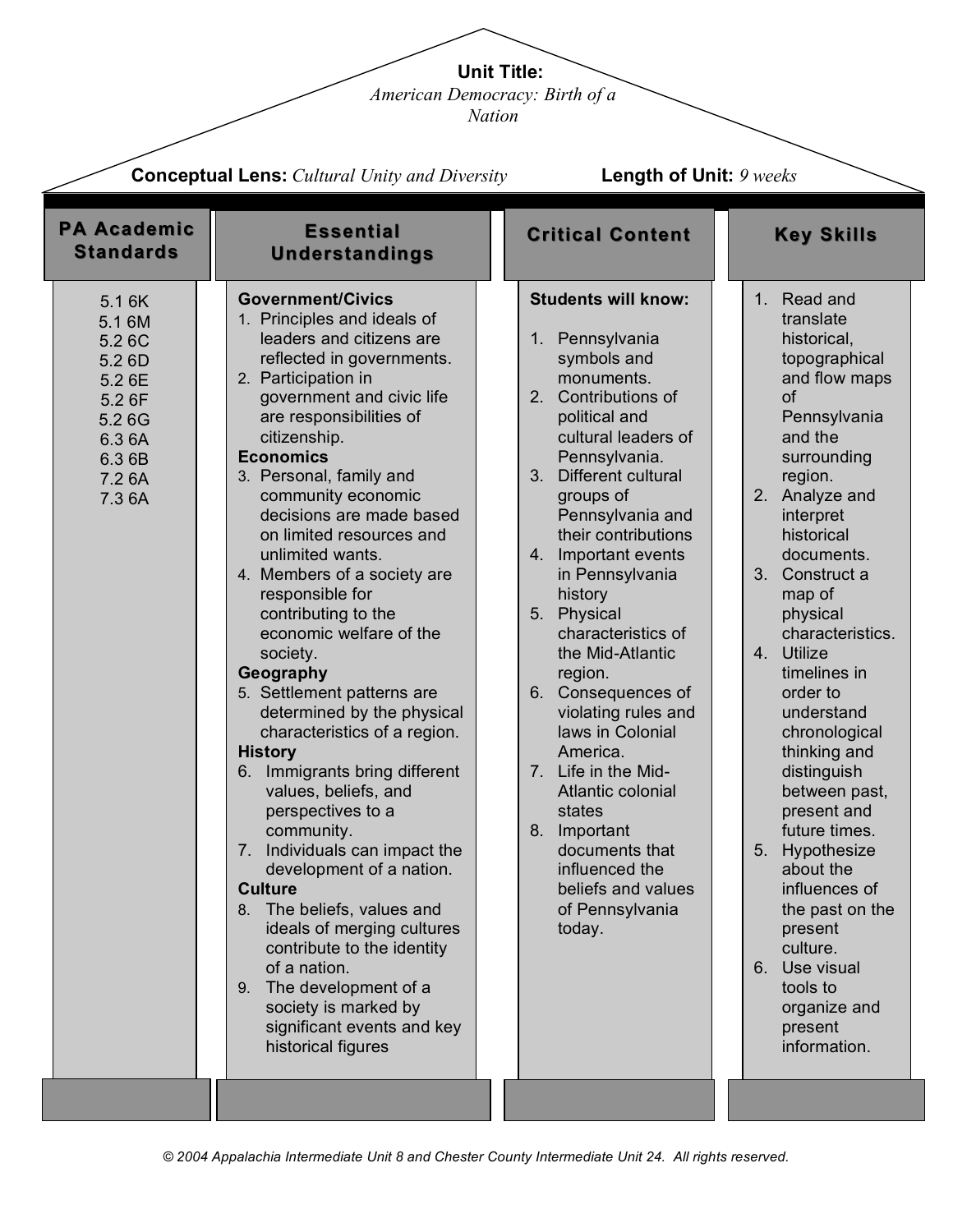

**Unit Title:** American Democracy: Birth of a Nation **Conceptual Lens:** Cultural Unity and Diversity **Length of Unit:** 9 Weeks

|                                                                                                                                                                                                                                                                                                                                                                                                                                                | <b>Guiding Questions</b>                                                                                                                                                                                                                                                                                                                                                                                                                                                                                                                                                                                                                                                                                                                                                                                                                                                                                                                            |
|------------------------------------------------------------------------------------------------------------------------------------------------------------------------------------------------------------------------------------------------------------------------------------------------------------------------------------------------------------------------------------------------------------------------------------------------|-----------------------------------------------------------------------------------------------------------------------------------------------------------------------------------------------------------------------------------------------------------------------------------------------------------------------------------------------------------------------------------------------------------------------------------------------------------------------------------------------------------------------------------------------------------------------------------------------------------------------------------------------------------------------------------------------------------------------------------------------------------------------------------------------------------------------------------------------------------------------------------------------------------------------------------------------------|
| <b>Essential Understandings</b>                                                                                                                                                                                                                                                                                                                                                                                                                | <b>F= Factual</b>                                                                                                                                                                                                                                                                                                                                                                                                                                                                                                                                                                                                                                                                                                                                                                                                                                                                                                                                   |
| (Generalizations)                                                                                                                                                                                                                                                                                                                                                                                                                              | $C =$ Conceptual                                                                                                                                                                                                                                                                                                                                                                                                                                                                                                                                                                                                                                                                                                                                                                                                                                                                                                                                    |
|                                                                                                                                                                                                                                                                                                                                                                                                                                                | <b>P</b> = Philosophical                                                                                                                                                                                                                                                                                                                                                                                                                                                                                                                                                                                                                                                                                                                                                                                                                                                                                                                            |
| <b>Government/Civics</b><br>1. Principles and ideals of leaders and<br>citizens are reflected in their<br>governments.<br>2. Participation in government and civic<br>life are responsibilities of citizenship.<br><b>Economics</b><br>3. Personal, family and community<br>economic decisions are made based<br>on limited resources and unlimited<br>wants.<br>4. Members of a society contribute to<br>the economic welfare of the society. | What were William Penn's ideals for the state of<br>$\bullet$<br>Pennsylvania? (F)<br>How are rules and consequences different today than they<br>$\bullet$<br>were in colonial America? (C)<br>Should leaders and citizens be subject to the same<br>$\bullet$<br>consequences? (P)<br>What were the requirements to vote in colonial America?<br>$\bullet$<br>(F)<br>What makes a good citizen? (C)<br>$\bullet$<br>Are today's voting requirements fair to all citizens? (P)<br>$\bullet$<br>What resources became limited in the Middle Atlantic<br>$\bullet$<br>colonies?(F)<br>What is an economic decision? (F)<br>$\bullet$<br>Why do resources become limited? (C)<br>$\bullet$<br>What factors determine economic welfare? (F)<br>What are examples of colonial occupations and trades?<br>$\bullet$<br>(F)<br>What are the possible consequences to a society when<br>$\bullet$<br>some members choose not to contribute to the economic |
| Geography<br>5. Settlement patterns are determined<br>by the physical characteristics of a<br>region.                                                                                                                                                                                                                                                                                                                                          | welfare? (C)<br>What are some physical characteristics of Pennsylvania<br>$\bullet$<br>and its surrounding region? (F)<br>Why was Philadelphia a primary settlement area in the<br>$\bullet$<br>state of Pennsylvania? (F)<br>How did settlement patterns continue to develop in<br>Pennsylvania and its surrounding region? (F)<br>How do the physical characteristics of a region shape                                                                                                                                                                                                                                                                                                                                                                                                                                                                                                                                                           |
| <b>History</b><br>6. Immigrants bring different values,<br>beliefs, and perspectives to a<br>community.<br>Individuals can impact the<br>7 <sub>1</sub><br>development of a nation.                                                                                                                                                                                                                                                            | settlement patterns? (C)<br>What were the beliefs of the Quaker community? (F)<br>$\bullet$<br>How did differing values, beliefs, and perspectives cause<br>$\bullet$<br>conflict in colonial America? (F)<br>Why did colonists immigrate to America? (F)<br>$\bullet$<br>Name some significant individuals in the development of<br>$\bullet$<br>America. (F)<br>What ideals of William Penn are still present in<br>$\bullet$<br>Pennsylvania today? (F)<br>How can one person make an impact on an entire nation?<br>$\bullet$<br>(C)                                                                                                                                                                                                                                                                                                                                                                                                            |
| <b>Culture</b><br>The beliefs, values and ideals of<br>8.<br>merging cultures contribute to the<br>identity of a nation.<br>The development of a society is<br>9.<br>marked by significant events and key<br>historical figures                                                                                                                                                                                                                | What are some examples of beliefs and values? (F)<br>$\bullet$<br>Name different cultures in Colonial America. (F)<br>٠<br>Why do some beliefs, values, and ideals transfer through<br>$\bullet$<br>time? (C)<br>What were the significant events that contributed to the<br>$\bullet$<br>development of our Nation? (F)<br>Who were key historical figures of Colonial America and<br>$\bullet$<br>what were their significant contributions? (F)<br>What are the qualities of a good leader? (C)<br>$\bullet$                                                                                                                                                                                                                                                                                                                                                                                                                                     |

*© 2004 Appalachia Intermediate Unit 8 and Chester County Intermediate Unit 24. All rights reserved.*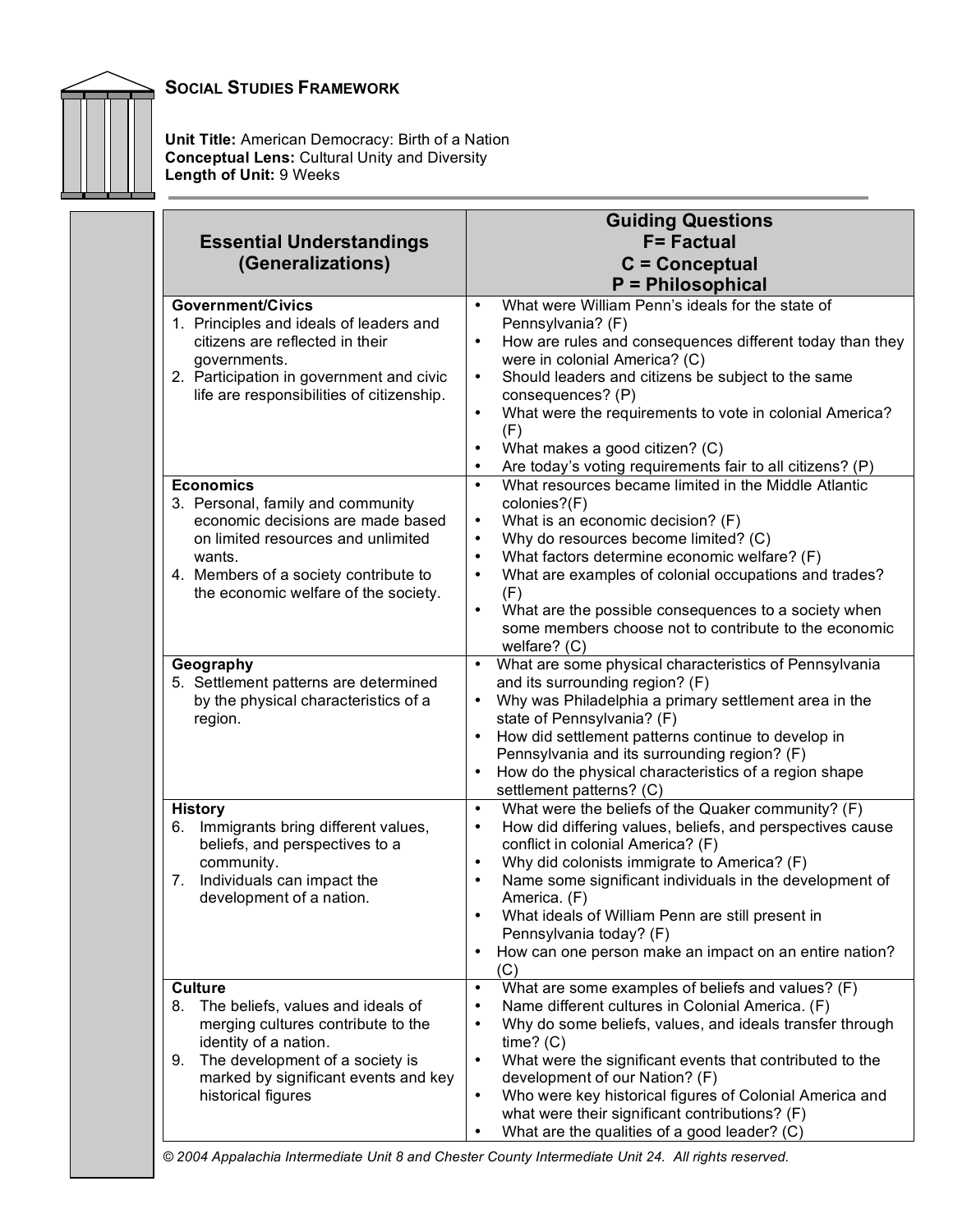

**Unit Title:** American Democracy: Birth of a Nation **Conceptual Lens:** Cultural Unity and Diversity **Length of Unit:** 9 Weeks

## **Culminating Performance Task Planner**

#### **NOTE:**

The purpose of the culminating performance task is to determine whether or not students have developed an understanding of the concepts of the unit. Therefore, students should complete the task independently, with minimal teacher direction and support. Teachers should, however, introduce the task to the students, and provide time for them to ask clarifying questions about the task and the assessment. Students with special needs or special circumstances may require some modification or extra assistance. These decisions should be made on a case-by-case basis (as with any other type of assignment).

## **WHAT:**

Investigate beliefs, values and ideals in American Democracy.

#### **WHY:**

Understand that individuals can impact the development of a nation.

## **ENGAGING SCENARIO:**

You are a citizen of Colonial Pennsylvania. During this turbulent time in our nation, you will choose from a tri-corner hat the role of Loyalist, Patriot, or Quaker. New immigrants are arriving daily in our port of Philadelphia.

As a dedicated member of your group, you are responsible to persuade new immigrants to embrace your values, beliefs and ideals. Your task is to develop a colorful and engaging brochure, using text and images, that will persuade these new citizens to join your cause.

- This brochure must include your group name, clearly stated beliefs, values and ideals, and why they should join your side of the Revolutionary War.
- Your goal is to convince newly arrived immigrants that by joining forces with those who share similar belief systems, they will have a lasting impact on the development of this new nation.

# **PROCEDURE:**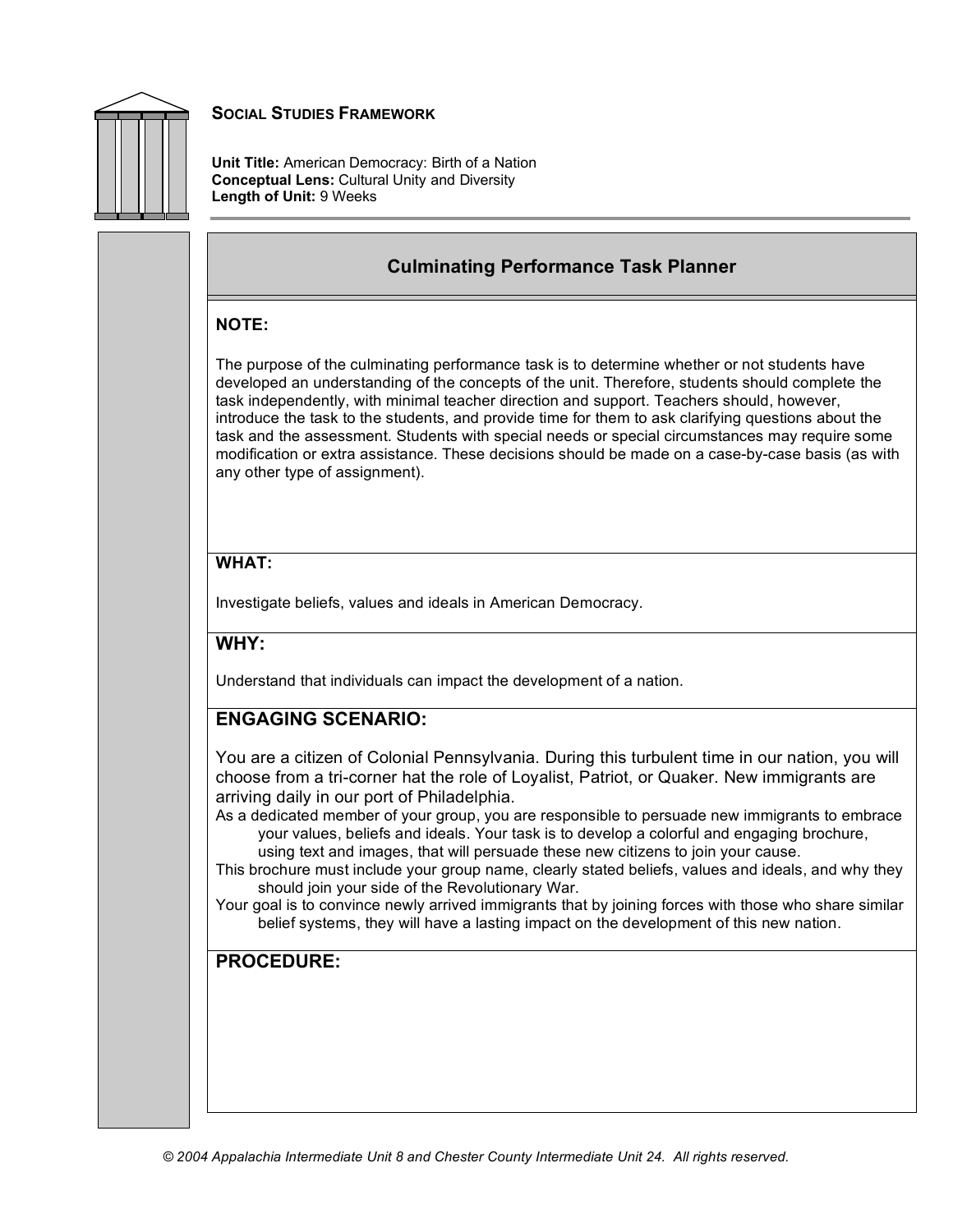

**Unit Title:** American Democracy: Birth of a Nation **Conceptual Lens:** Cultural Unity and Diversity **Length of Unit:** 9 Weeks

| <b>Culminating Performance Task Scoring Rubric</b>                                                                                      |    |  |  |  |  |
|-----------------------------------------------------------------------------------------------------------------------------------------|----|--|--|--|--|
| <b>Teacher</b><br><b>Percent</b><br><b>Self</b><br><b>Scoring Criteria</b><br><b>Possible</b><br><b>Assessment</b><br><b>Assessment</b> |    |  |  |  |  |
| <b>CONTENT</b>                                                                                                                          |    |  |  |  |  |
| Brochure is has complete and<br>accurate information.                                                                                   | 50 |  |  |  |  |
| Selected content is persuasive<br>٠                                                                                                     | 50 |  |  |  |  |
| <b>PROCESS</b>                                                                                                                          |    |  |  |  |  |
| Correct grammar and new vocabulary<br>words, used properly                                                                              |    |  |  |  |  |
| Attractive formatting and well-<br>٠<br>organized information                                                                           |    |  |  |  |  |
| Graphics go well with the text, and<br>$\bullet$<br>number of graphic serves to enhance,<br>not detract from the text.                  |    |  |  |  |  |
| TOTALS                                                                                                                                  |    |  |  |  |  |

| <b>Scoring Key</b> |          |  |  |
|--------------------|----------|--|--|
| А                  | 93%-100% |  |  |
| R                  | 85%-92%  |  |  |
| C                  | 78%-84%  |  |  |
|                    |          |  |  |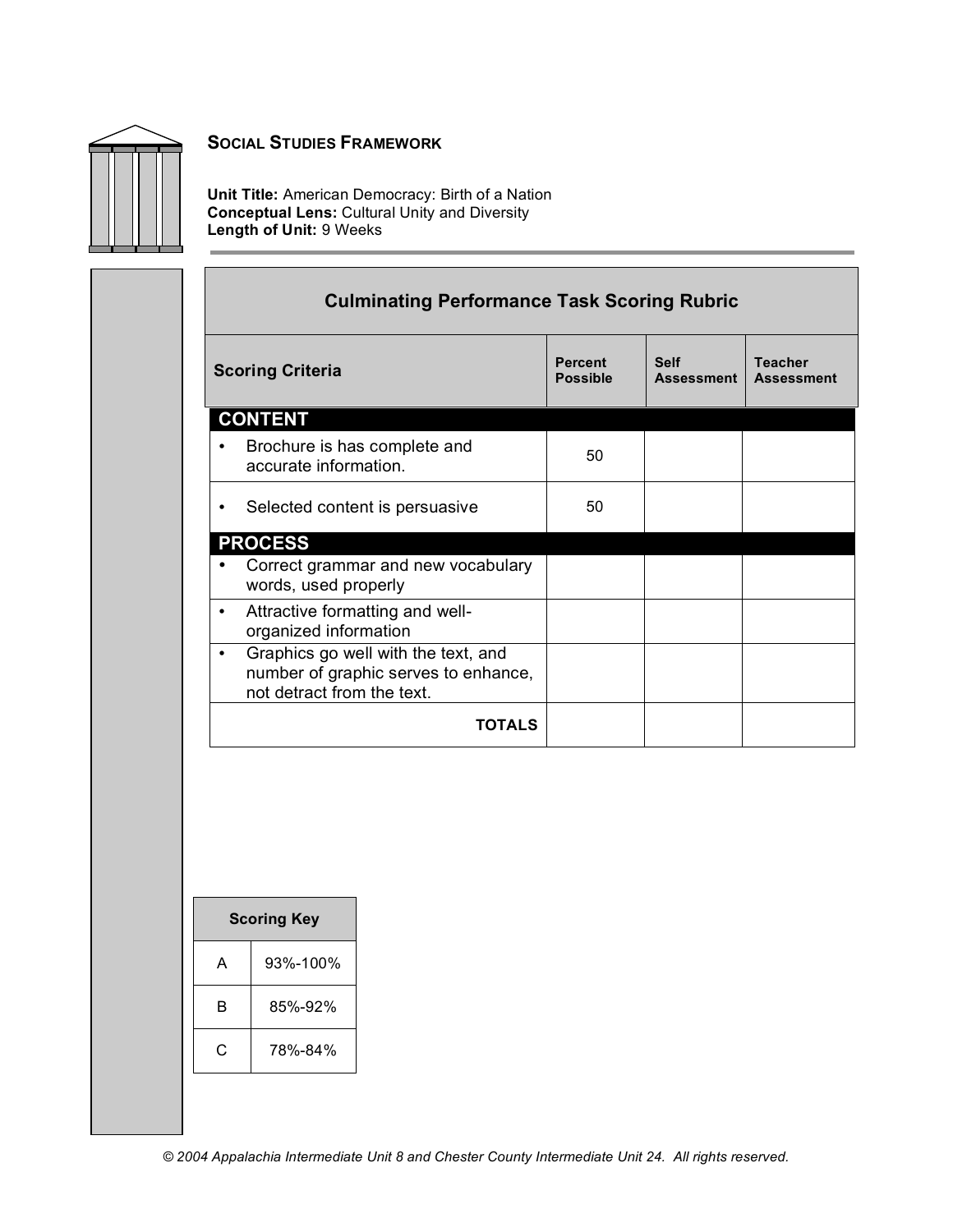

**RIFLE OF UNIT:** Getting to Know Our State *and Region*

**CONTENT AREA:** *Social Studies*

**LEVEL:** *Elementary (Grade 4)*

**LENS:** *Interdependence*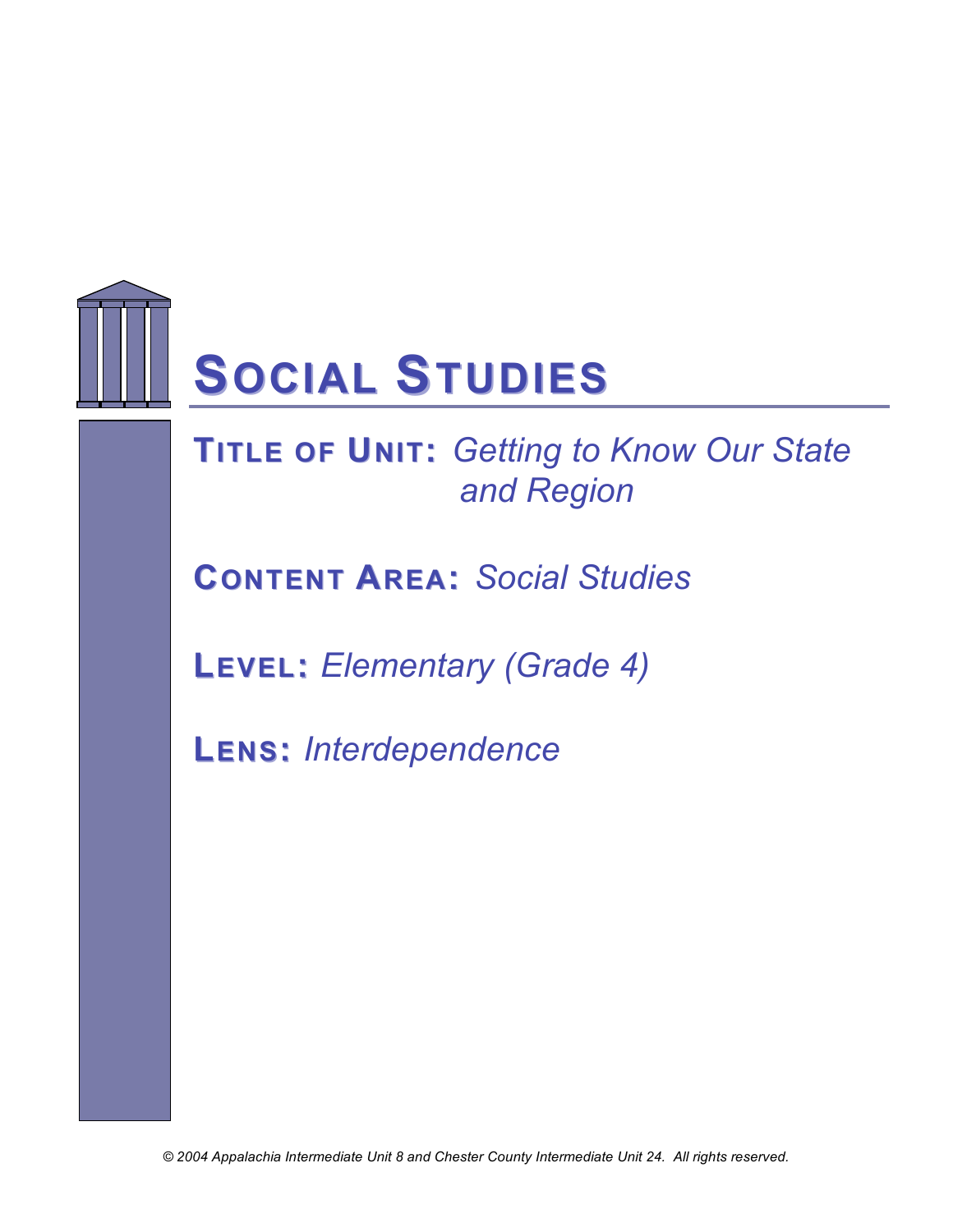**Unit Title:**

*Getting to Know Our State and Region*

| <b>Conceptual Lens: Interdependence</b> |  |
|-----------------------------------------|--|
|-----------------------------------------|--|

# **Length of Unit:** *9 weeks*

| <b>PA Academic</b><br><b>Standards</b>                                                                                                 | <b>Essential</b><br><b>Understandings</b>                                                                                                                                                                                                                                                                                                                                                                                                                                                                                                                                                                                                                                                                                                                                                                                                                                                                                                                                                                                                    | <b>Critical Content</b>                                                                                                                                                                                                                                                                                                                                                                             | <b>Key Skills</b>                                                                                                                                                                                                                                                                                                                           |
|----------------------------------------------------------------------------------------------------------------------------------------|----------------------------------------------------------------------------------------------------------------------------------------------------------------------------------------------------------------------------------------------------------------------------------------------------------------------------------------------------------------------------------------------------------------------------------------------------------------------------------------------------------------------------------------------------------------------------------------------------------------------------------------------------------------------------------------------------------------------------------------------------------------------------------------------------------------------------------------------------------------------------------------------------------------------------------------------------------------------------------------------------------------------------------------------|-----------------------------------------------------------------------------------------------------------------------------------------------------------------------------------------------------------------------------------------------------------------------------------------------------------------------------------------------------------------------------------------------------|---------------------------------------------------------------------------------------------------------------------------------------------------------------------------------------------------------------------------------------------------------------------------------------------------------------------------------------------|
| 6.1 6B<br>6.2 6A<br>6.2 6B<br>6.2 6E<br>6.36C<br>6.4 6C<br>6.4 6E<br>6.4 6F<br>7.1 6B<br>7.2 6A<br>7.3 6D<br>7.3 6E<br>8.2 6A<br>8.26C | <b>Government/Civics</b><br>1. The legislative, executive,<br>and judicial branches of<br>government are<br>responsible for making,<br>enforcing, and interpreting<br>laws of the state.<br>2. Authority is power granted<br>to an individual or group by<br>law, custom, or consent of<br>people being governed.<br>3. The government considers<br>legislation in terms of the<br>common good.<br><b>Economics</b><br>4. Local businesses compete<br>to get consumers.<br>5. Wants and needs change<br>over time.<br>Geography<br>6. The physical<br>characteristics of places<br>include climate,<br>landforms, soils,<br>hydrology, vegetation,<br>and animal life.<br>7. States can be located<br>relative to other states.<br>States are located within<br>geographic regions<br><b>History</b><br>8. Leaders, ideas, and<br>significant events shape<br>the development of states<br>and regions.<br><b>Culture</b><br>9. States and regions<br>develop an identity based<br>on their history,<br>geography, economics and<br>culture. | <b>Student will know:</b><br>1. Structure and<br>organization of<br>state<br>government<br><b>Rights and</b><br>2.<br>responsibilities<br>of citizens<br>3. Different<br>cultural groups<br>and their<br>contributions<br>4. Physical<br>characteristics<br>of<br>Pennsylvania<br>and the region<br>5. Relationship of<br>state and<br>region<br>6. Resources and<br>their effect on<br>the economy | 1. Use a<br>timeline.<br>2. Explain and<br>analyze<br>historical<br>data.<br>3. Analyze<br>community<br>connections<br>to other<br>places.<br>4. Analyze<br>spatial<br>information<br>from historical<br>events.<br>5. Explain and<br>analyze<br>spatial<br>elements of a<br>map.<br>6. Conduct<br>Internet<br>searches for<br>information. |
|                                                                                                                                        |                                                                                                                                                                                                                                                                                                                                                                                                                                                                                                                                                                                                                                                                                                                                                                                                                                                                                                                                                                                                                                              |                                                                                                                                                                                                                                                                                                                                                                                                     |                                                                                                                                                                                                                                                                                                                                             |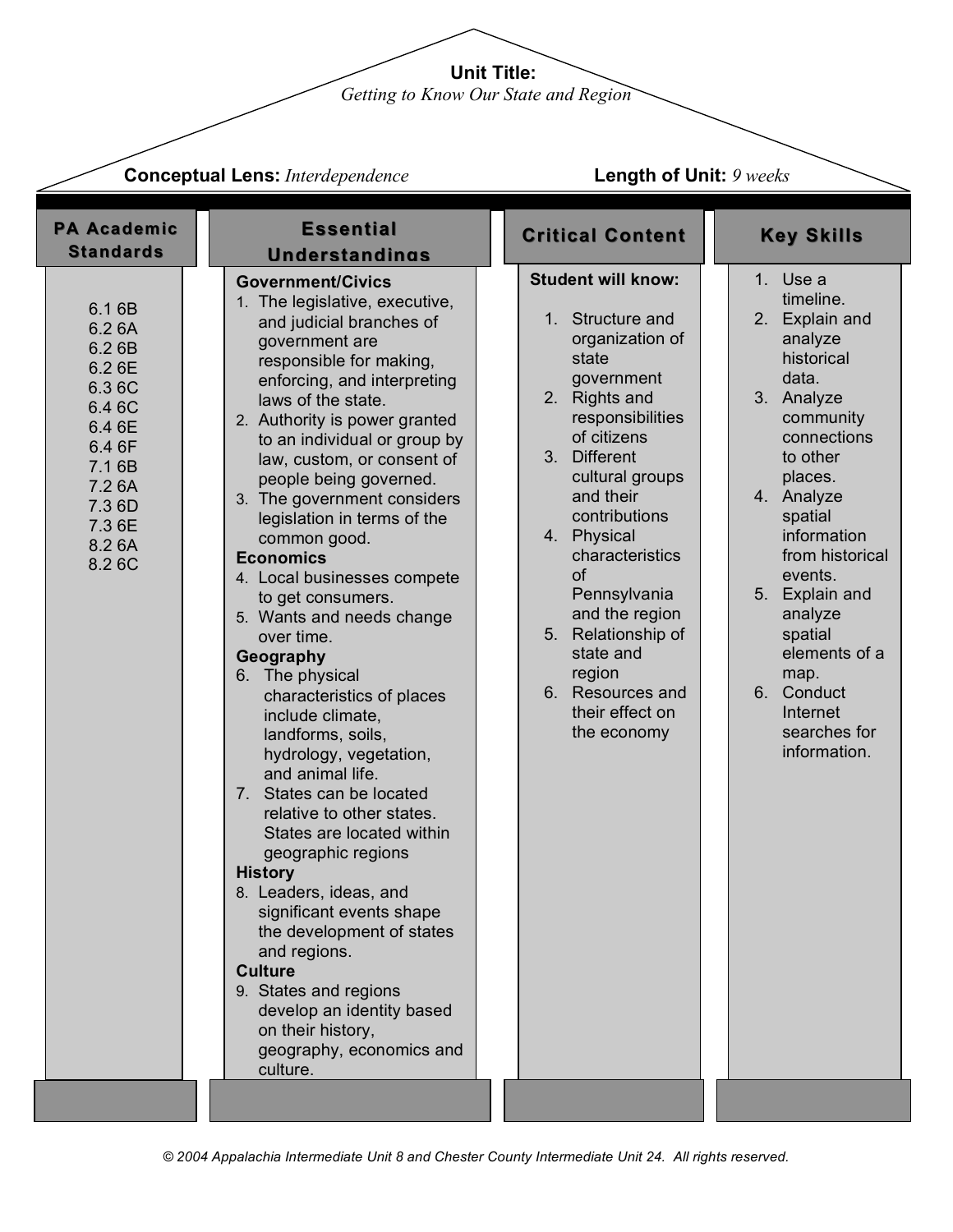

**Unit Title:** Getting to Know Our State and Region **Conceptual Lens:** Interdependence **Length of Unit:** 9 Weeks

| <b>Essential Understandings</b><br>(Generalizations)                                                                                                                                                                                                                                                                                                                                                                                                                                              | <b>Guiding Questions</b><br>$F = Factorual$<br>$C =$ Conceptual<br>P= Philosophical                                                                                                                                                                                                                                                                                                                                                                                                                                                                                                                                                                                                                                                                                                                                                                                                               |
|---------------------------------------------------------------------------------------------------------------------------------------------------------------------------------------------------------------------------------------------------------------------------------------------------------------------------------------------------------------------------------------------------------------------------------------------------------------------------------------------------|---------------------------------------------------------------------------------------------------------------------------------------------------------------------------------------------------------------------------------------------------------------------------------------------------------------------------------------------------------------------------------------------------------------------------------------------------------------------------------------------------------------------------------------------------------------------------------------------------------------------------------------------------------------------------------------------------------------------------------------------------------------------------------------------------------------------------------------------------------------------------------------------------|
| <b>Government/Civics</b><br>1. In a democracy, different branches of<br>government are responsible for<br>making, enforcing, and interpreting<br>laws.<br>2. Authority is power that is granted to<br>an individual or group by law, custom,<br>or consent of the people being<br>governed.<br>3. The democratic government<br>considers legislation in terms of the<br>common good.<br><b>Economics</b><br>4. Local businesses compete for<br>consumers.<br>5. Wants and needs change over time. | What are the responsibilities of each branch of U.S.<br>$\bullet$<br>government? (F)<br>How are laws made? (F)<br>$\bullet$<br>Is one branch of government more important than<br>$\bullet$<br>another? (P)<br>How are people chosen for authoritative positions?<br>$\bullet$<br>(F)<br>Who has the authority to govern Pennsylvania? (F)<br>$\bullet$<br>Why do we have authority figures? (C)<br>$\bullet$<br>What is legislation? (F)<br>$\bullet$<br>What is the common good? (F)<br>$\bullet$<br>How does legislation reflect the common good? (C)<br>$\bullet$<br>Name several different kinds of industry. (F)<br>$\bullet$<br>What kinds of industry are found in Pennsylvania?<br>$\bullet$<br>(F)<br>How does the geography in a region influence the<br>$\bullet$<br>type of industry found there? (C)<br>What is the difference between a product and a<br>$\bullet$<br>service? (F) |
|                                                                                                                                                                                                                                                                                                                                                                                                                                                                                                   | What are some products manufactured and<br>$\bullet$<br>distributed in Pennsylvania? (F)<br>How does the geography of a region impact the<br>$\bullet$<br>distribution of goods and services? (C)                                                                                                                                                                                                                                                                                                                                                                                                                                                                                                                                                                                                                                                                                                 |
| Geography<br>The physical characteristics of<br>6.<br>places include climate, landforms,<br>soils, hydrology, vegetation, and<br>animal life.<br>7.<br>States can be located relative to<br>other states. States are located<br>within geographic regions.                                                                                                                                                                                                                                        | What are the physical characteristics of a region?<br>$\bullet$<br>(F)<br>What are the landforms of Pennsylvania? (F)<br>$\bullet$<br>How do the physical characteristics of a region<br>$\bullet$<br>affect the people of the region? (C)<br>What are the states surrounding Pennsylvania? (F)<br>$\bullet$<br>How is the geography of Pennsylvania similar to or<br>$\bullet$<br>different from other states in the region? (F)<br>Is it necessary for a state to be interdependent<br>$\bullet$<br>within its region? (P)                                                                                                                                                                                                                                                                                                                                                                      |
| Historv<br>8. Leaders, ideas, and significant events<br>shape the development of states and<br>regions.                                                                                                                                                                                                                                                                                                                                                                                           | What leaders shaped the development of<br>$\bullet$<br>Pennsylvania? (F)<br>What events shaped the development of<br>$\bullet$<br>Pennsylvania? (F)<br>How do the ideals of the people influence the<br>$\bullet$<br>development of a state? (C)                                                                                                                                                                                                                                                                                                                                                                                                                                                                                                                                                                                                                                                  |
| <b>Culture</b><br>9. States and regions develop an<br>identity based on their history,<br>geography, economics and culture.                                                                                                                                                                                                                                                                                                                                                                       | How would you describe Pennsylvania as a state?<br>$\bullet$<br>(F)<br>What is cultural identity? (F)<br>$\bullet$<br>How does the geography of a state contribute to its<br>$\bullet$<br>identity? (C)<br>Is there a dominant culture in Pennsylvania? (P)<br>$\bullet$                                                                                                                                                                                                                                                                                                                                                                                                                                                                                                                                                                                                                          |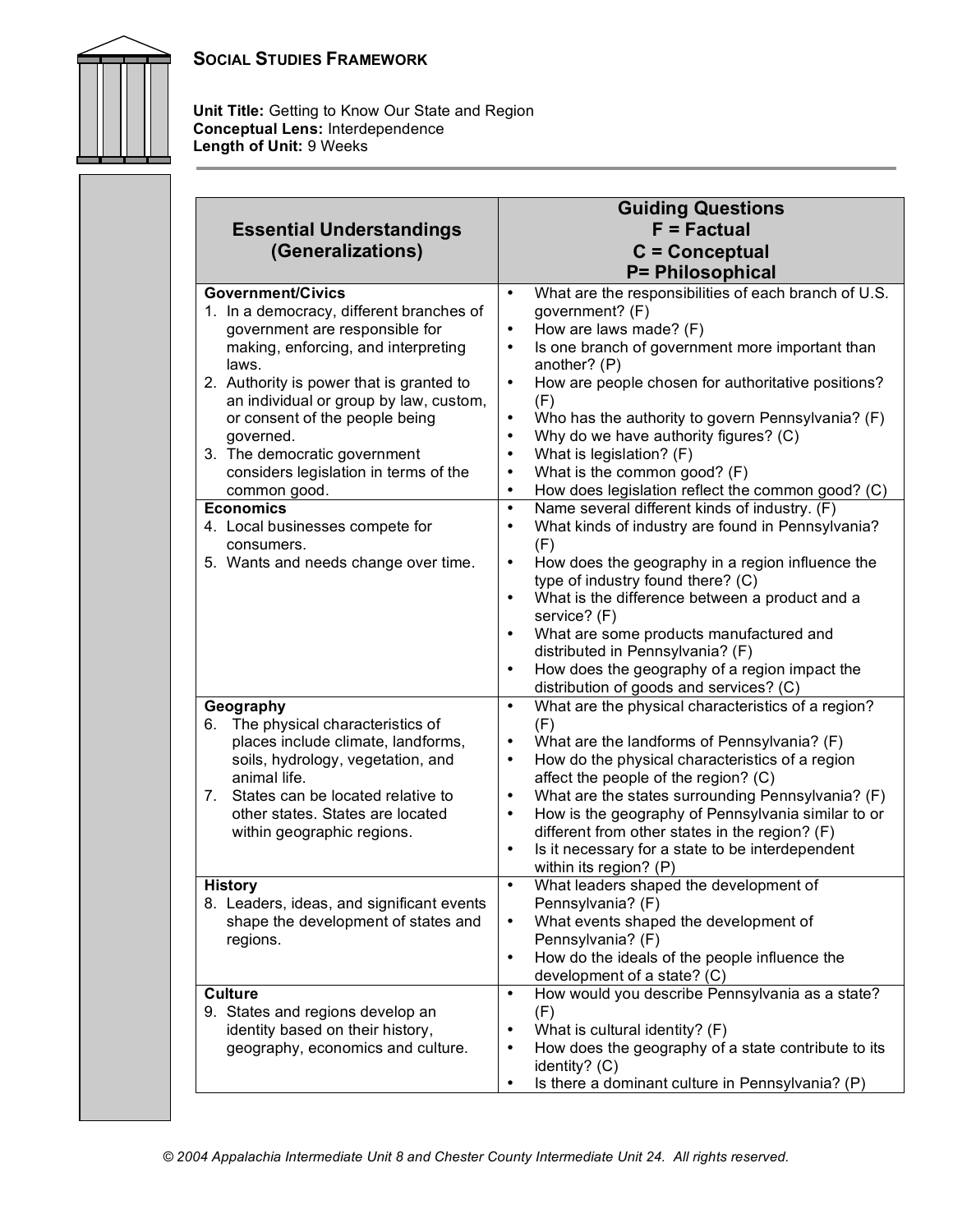

**Unit Title:** Getting to Know Our State and Region **Conceptual Lens:** Interdependence **Length of Unit:** 9 Weeks

## **Culminating Performance Task Planner**

## **NOTE:**

The purpose of the culminating performance task is to determine whether or not students have developed an understanding of the concepts of the unit. Teachers should introduce the task to the students, and provide time for them to ask clarifying questions about the task and the assessment. Students with special needs or special circumstances may require some modification or extra assistance. These decisions should be made on a case-by-case basis (as with any other type of assignment).

# **WHAT:**

Investigate interdependence in our state and region.

## **WHY:**

In order to understand that states and regions develop an identity based on their history, geography, economics and culture.

# **ENGAGING SCENARIO:**

The governor has commissioned you to compose a new state song or poem that reflects the identity of the state of Pennsylvania. Your song or poem must include details about our rich history, our varied geography, our diverse culture, as well as the numerous goods and services provided by our state.

This product should reflect your pride in being a Pennsylvanian. Complete in any format or musical tune. Each member of your group must participate in the creation of your state song or poem about our state's identity.

## **PROCEDURE:**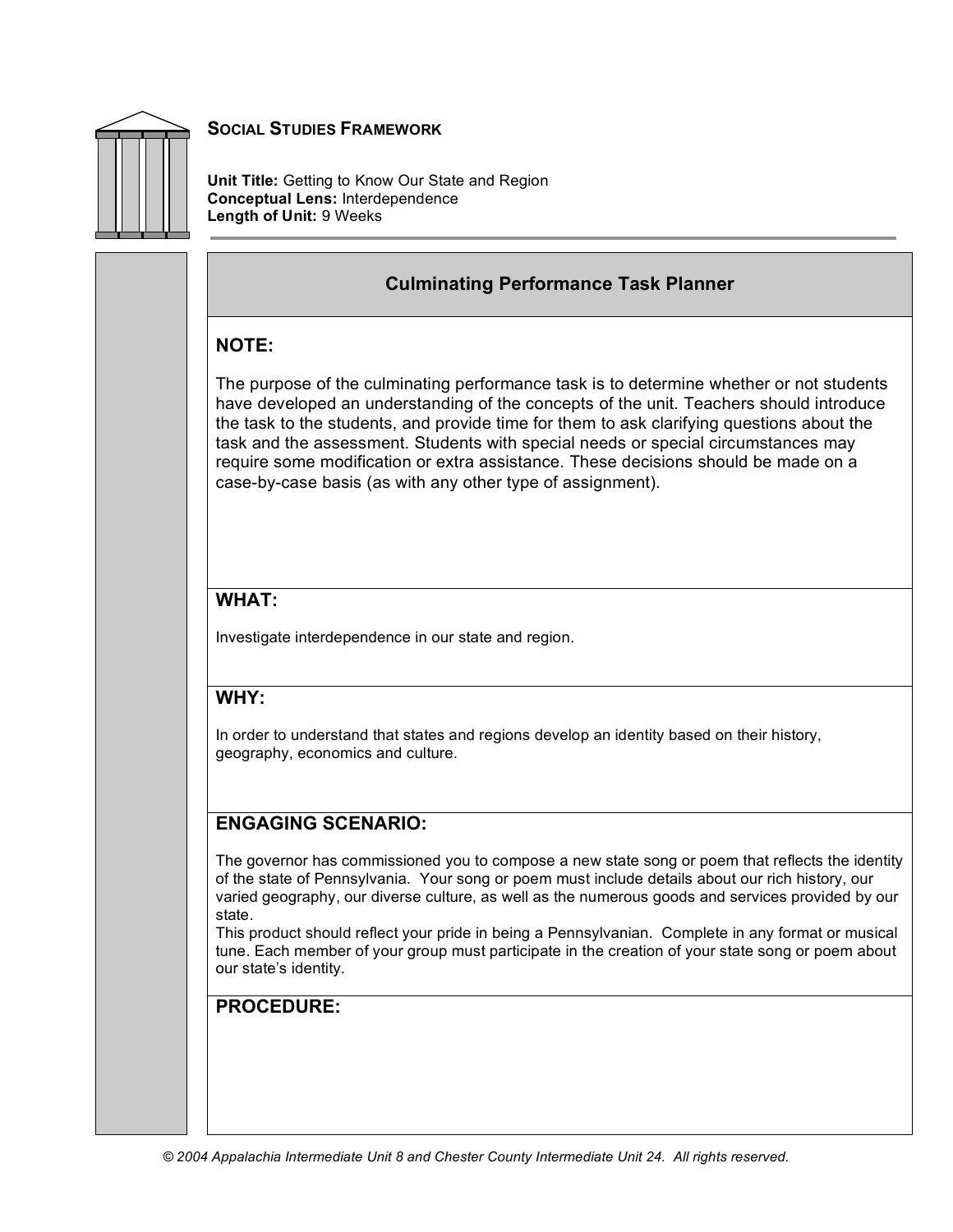

**Unit Title:** Getting to Know Our State and Region **Conceptual Lens:** Interdependence **Length of Unit:** 9 Weeks

|                         | <b>Culminating Performance Task Scoring Rubric</b>                                                                  |                                   |                                  |                                     |  |
|-------------------------|---------------------------------------------------------------------------------------------------------------------|-----------------------------------|----------------------------------|-------------------------------------|--|
| <b>Scoring Criteria</b> |                                                                                                                     | <b>Percent</b><br><b>Possible</b> | <b>Self</b><br><b>Assessment</b> | <b>Teacher</b><br><b>Assessment</b> |  |
|                         | <b>CONTENT</b>                                                                                                      |                                   |                                  |                                     |  |
|                         | Accurate information on Pennsylvania's<br>history, geography, culture, goods and<br>services                        | 60                                |                                  |                                     |  |
|                         | <b>PROCESS</b>                                                                                                      |                                   |                                  |                                     |  |
|                         | Presented at an adequate volume and is<br>heard by all audience members                                             | 10                                |                                  |                                     |  |
| $\bullet$               | Enthusiasm through facial expression and<br>body language generates strong enthusiasm<br>about the topic in others. | 10                                |                                  |                                     |  |
|                         | Student is prepared                                                                                                 | 10                                |                                  |                                     |  |
|                         | Stays on topic                                                                                                      | 10                                |                                  |                                     |  |
|                         | <b>TOTALS</b>                                                                                                       |                                   |                                  |                                     |  |

| <b>Scoring Key</b> |          |
|--------------------|----------|
| A                  | 93%-100% |
| R                  | 85%-92%  |
| C                  | 78%-84%  |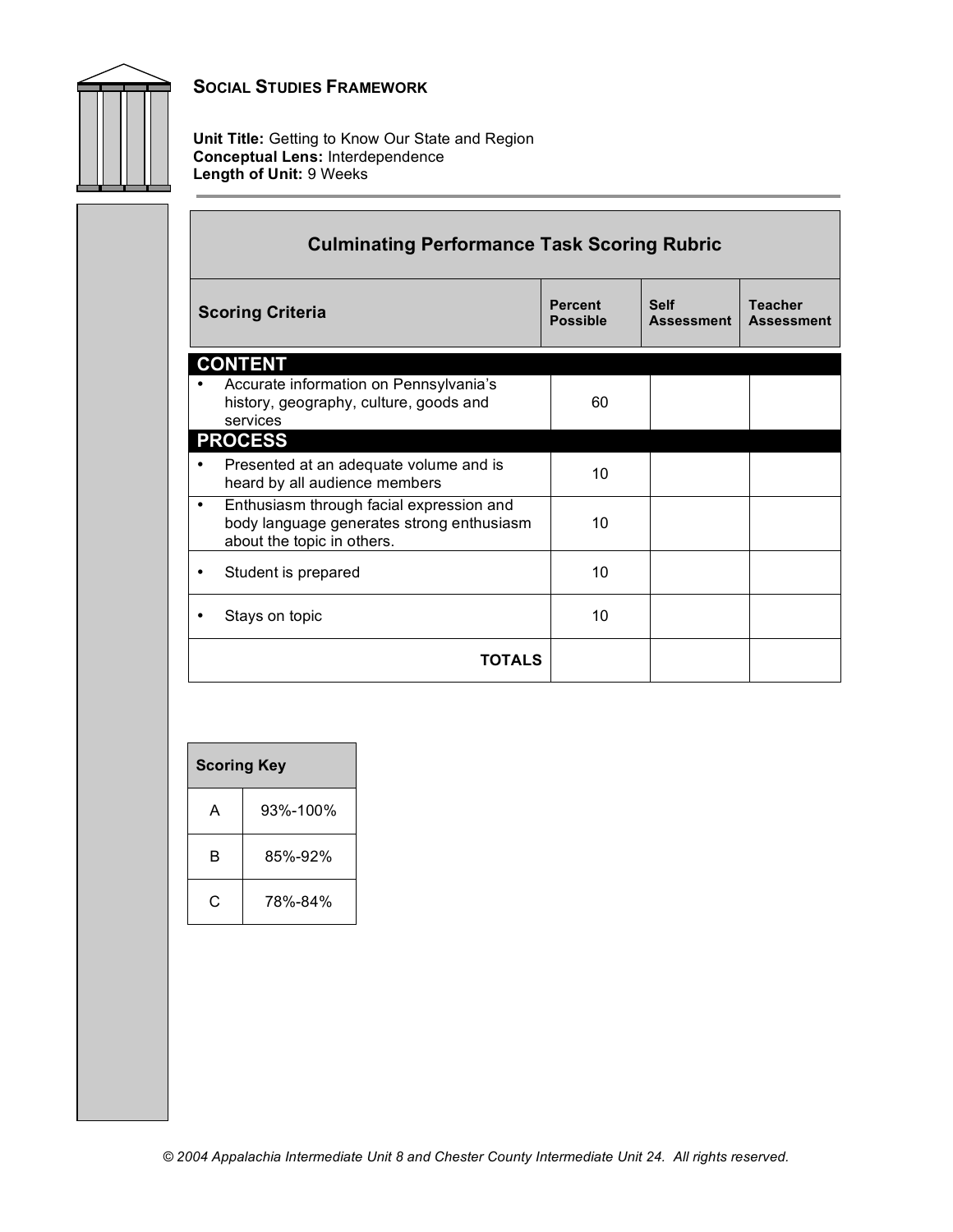

**TITLE OF UNIT: Three Worlds Meet:** *Beginnings to 1620*

**CONTENT AREA:** *Social Studies*

**LEVEL:** *Elementary (Grade 5)*

**LENS:** *Similarities and Differences*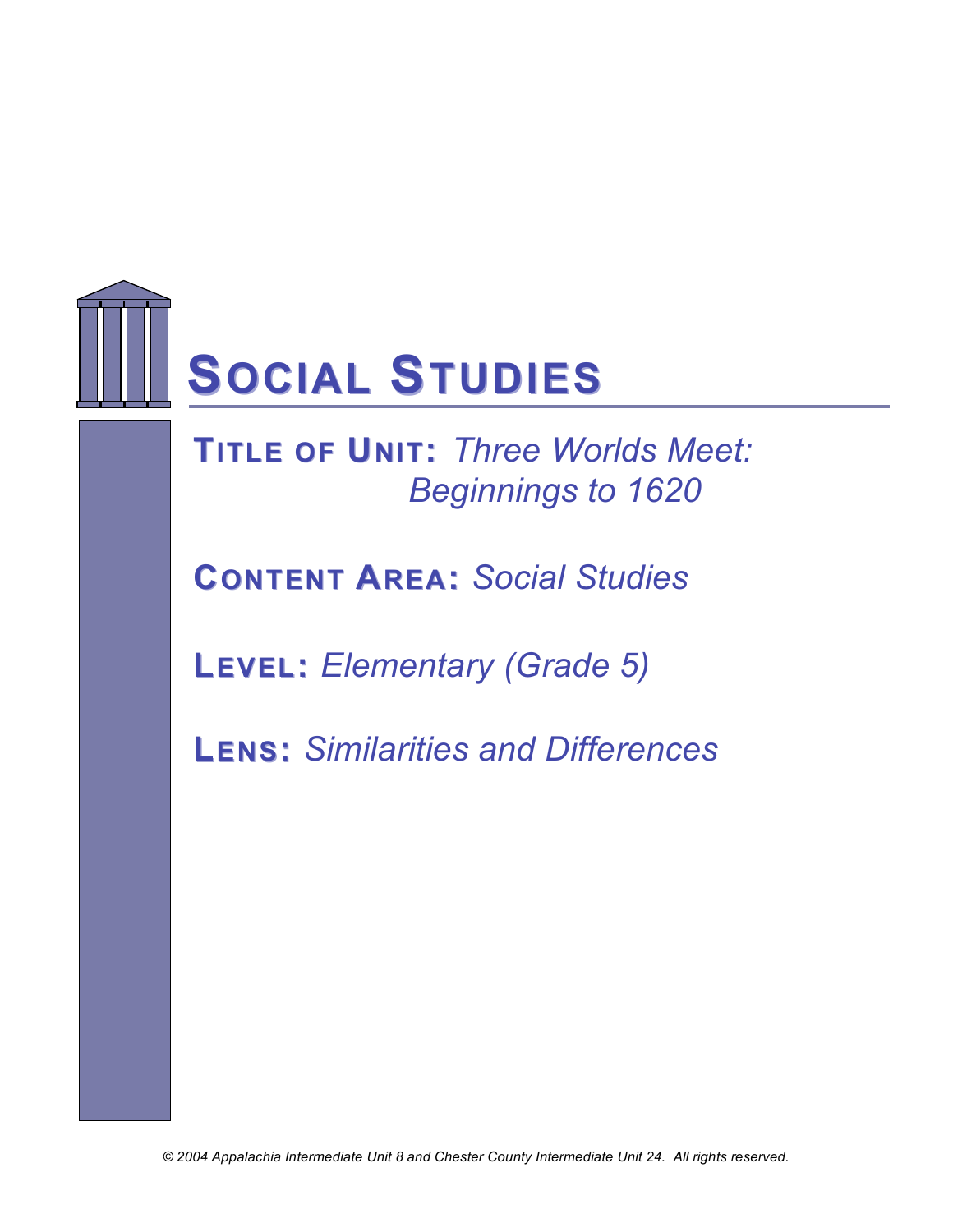**Unit Title:**

*Three Worlds Meet: Beginnings to 1620*

|                                                                                                                                                                                                                                                    | <b>Conceptual Lens:</b> Similarities and Differences                                                                                                                                                                                                                                                                                                                                                                                                                                                                                                                                                                                                                                                                                                                                                                                                                                                                                                                                                                                                                                                                                                                       | <b>Length of Unit: 9 weeks</b>                                                                                                                                                                                                                                                                                                                                           |                                                                                                                                                                                                                                                                                                     |
|----------------------------------------------------------------------------------------------------------------------------------------------------------------------------------------------------------------------------------------------------|----------------------------------------------------------------------------------------------------------------------------------------------------------------------------------------------------------------------------------------------------------------------------------------------------------------------------------------------------------------------------------------------------------------------------------------------------------------------------------------------------------------------------------------------------------------------------------------------------------------------------------------------------------------------------------------------------------------------------------------------------------------------------------------------------------------------------------------------------------------------------------------------------------------------------------------------------------------------------------------------------------------------------------------------------------------------------------------------------------------------------------------------------------------------------|--------------------------------------------------------------------------------------------------------------------------------------------------------------------------------------------------------------------------------------------------------------------------------------------------------------------------------------------------------------------------|-----------------------------------------------------------------------------------------------------------------------------------------------------------------------------------------------------------------------------------------------------------------------------------------------------|
| PA Academic<br><b>Standards</b>                                                                                                                                                                                                                    | <b>Essential</b><br><b>Understandings</b>                                                                                                                                                                                                                                                                                                                                                                                                                                                                                                                                                                                                                                                                                                                                                                                                                                                                                                                                                                                                                                                                                                                                  | <b>Critical Content</b>                                                                                                                                                                                                                                                                                                                                                  | <b>Key Skills</b>                                                                                                                                                                                                                                                                                   |
| 5.16A<br>5.1 6E<br>5.2 6A<br>5.2 6D<br>5.3 6A<br>5.3 6B<br>5.4 6C<br>6.2 6D<br>6.3 6B<br>6.4 6A<br>7.16A<br>7.2 6A<br>7.3 6A<br>7.36C<br>7.3 6D<br>7.4 6B<br>8.1 6D<br>8.2 6A<br>8.2 5C<br>8.2 6D<br>8.3 6A<br>8.3 6B<br>8.36C<br>8.3 6D<br>8.4 6A | <b>Government/Civics</b><br>1. Civic values of a society<br>determine the organization<br>and practices of<br>government.<br><b>Economics</b><br>Different economics<br>$2_{-}$<br>systems evolved from<br>different cultures.<br>Geography<br>3. Technological advances led<br>to human migration,<br>interactions and cultural<br>exchanges.<br><b>History</b><br>4. Political, social, economic<br>and religious factors<br>influence the migration of<br>cultural groups.<br>Subjugation of cultural<br>5.<br>groups can lead to<br>migration.<br>Migrating groups need to<br>6.<br>adapt to changing<br>environmental and social<br>conditions<br><b>Culture</b><br>Cultures have diverse<br>7.<br>religions, language,<br>customs, life styles, and<br>gender roles.<br>Tolerance plays an<br>8.<br>important role in a diverse<br>society.<br>9. Families create interaction<br>patterns and define member<br>roles based on their cultural<br>beliefs and lifestyles.<br>10. Advances in technology lead<br>to human migration,<br>interactions, and cultural<br>exchange.<br>11. Beliefs, traditions and values<br>influence cultural attitudes<br>and practices. | <b>Students will know:</b><br>1. Three different<br>cultures that<br>migrated to<br>America<br>2. Reasons for<br>migrating to<br>the Americas<br>3. Motives for<br>exploration<br>4. Native<br>American<br>beliefs that<br>impacted their<br>lifestyle<br>5. Gender roles<br>in early<br>America<br>6. The location of<br>countries from<br>which early<br>migrants came | 1. Locate places<br>and regions<br>(land forms,<br>continents,<br>bodies of<br>water,<br>exploration<br>and migration<br>routes)<br>2. Create a<br>graphic<br>organizer to<br>compare<br>information<br>3. Read and use<br>map keys<br>including<br>distance<br>4. Create<br>persuasive<br>writings |
|                                                                                                                                                                                                                                                    |                                                                                                                                                                                                                                                                                                                                                                                                                                                                                                                                                                                                                                                                                                                                                                                                                                                                                                                                                                                                                                                                                                                                                                            |                                                                                                                                                                                                                                                                                                                                                                          |                                                                                                                                                                                                                                                                                                     |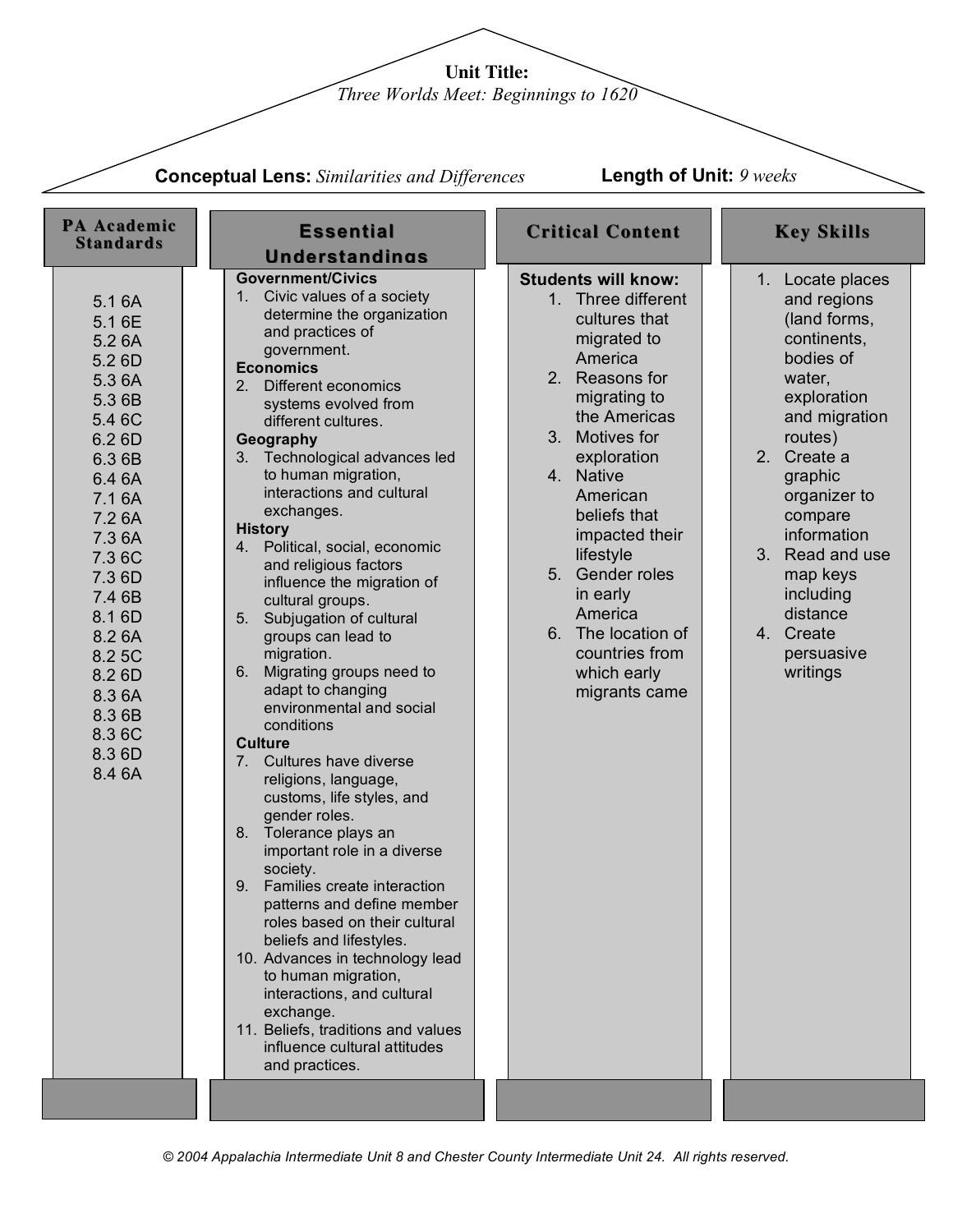

| <b>Essential Understandings</b><br>(Generalizations)                                                                                                                                                                                                                                         | <b>Guiding Questions</b><br>$F = Factorual$<br>$C =$ Conceptual<br>P = Philosophical                                                                                                                                                                                                                                                                                                                                                |
|----------------------------------------------------------------------------------------------------------------------------------------------------------------------------------------------------------------------------------------------------------------------------------------------|-------------------------------------------------------------------------------------------------------------------------------------------------------------------------------------------------------------------------------------------------------------------------------------------------------------------------------------------------------------------------------------------------------------------------------------|
| <b>Government/Civics</b><br>1. Civic values of a society determine the<br>organization and practices of government.                                                                                                                                                                          | What would happen if there was a breakdown<br>$\bullet$<br>of civic values in a society? (P)<br>What are civic values? (F)<br>٠<br>Why are civic values necessary for the<br>organization and practices of government? (C)                                                                                                                                                                                                          |
| <b>Economics</b><br>Different economics systems evolve from<br>2.<br>different cultures.                                                                                                                                                                                                     | How did eastern Native Americans use their<br>$\bullet$<br>natural resources? (F)<br>Explain how different economic systems<br>evolved from different cultures. (C)                                                                                                                                                                                                                                                                 |
| Geography<br>3. Technological advances lead to human<br>migration, interactions and cultural<br>exchanges.                                                                                                                                                                                   | $\bullet$<br>What technological advances lead to human<br>migration? (F)<br>What can we learn from studying the migration<br>patterns of different cultural groups? (C)                                                                                                                                                                                                                                                             |
| <b>History</b><br>Political, social, economic and religious<br>4.<br>factors influence the migration of cultural<br>groups.<br>Subjugation of cultural groups can lead to<br>5.<br>migration.<br>Migrating groups need to adapt to<br>6.<br>changing environmental and social<br>conditions. | How do political factors influence the migration<br>$\bullet$<br>of cultural groups? (C)<br>What were the motives for exploration of the<br>$\bullet$<br>Americas? (F)<br>What is subjugation? (F)<br>$\bullet$<br>Why does subjugation lead to migration? (C)<br>In what ways did the Spanish explorers adapt<br>their newly acquired lands in the Americas? (F)<br>How do migrating groups adapt to changing<br>environments? (C) |
| <b>Culture</b><br>Cultures have diverse religions, language,<br>7.<br>customs, life styles, and gender roles.<br>Tolerance plays an important role in a<br>8.<br>diverse society.                                                                                                            | Why are cultures diverse? (C)<br>$\bullet$<br>How does the Native American view of land<br>$\bullet$<br>ownership differ from the European view? (F)<br>How can a lack of tolerance inhibit a diverse<br>$\bullet$<br>society? (C)<br>In what ways did the Europeans show<br>$\bullet$<br>intolerance for the Native Americans? (F)                                                                                                 |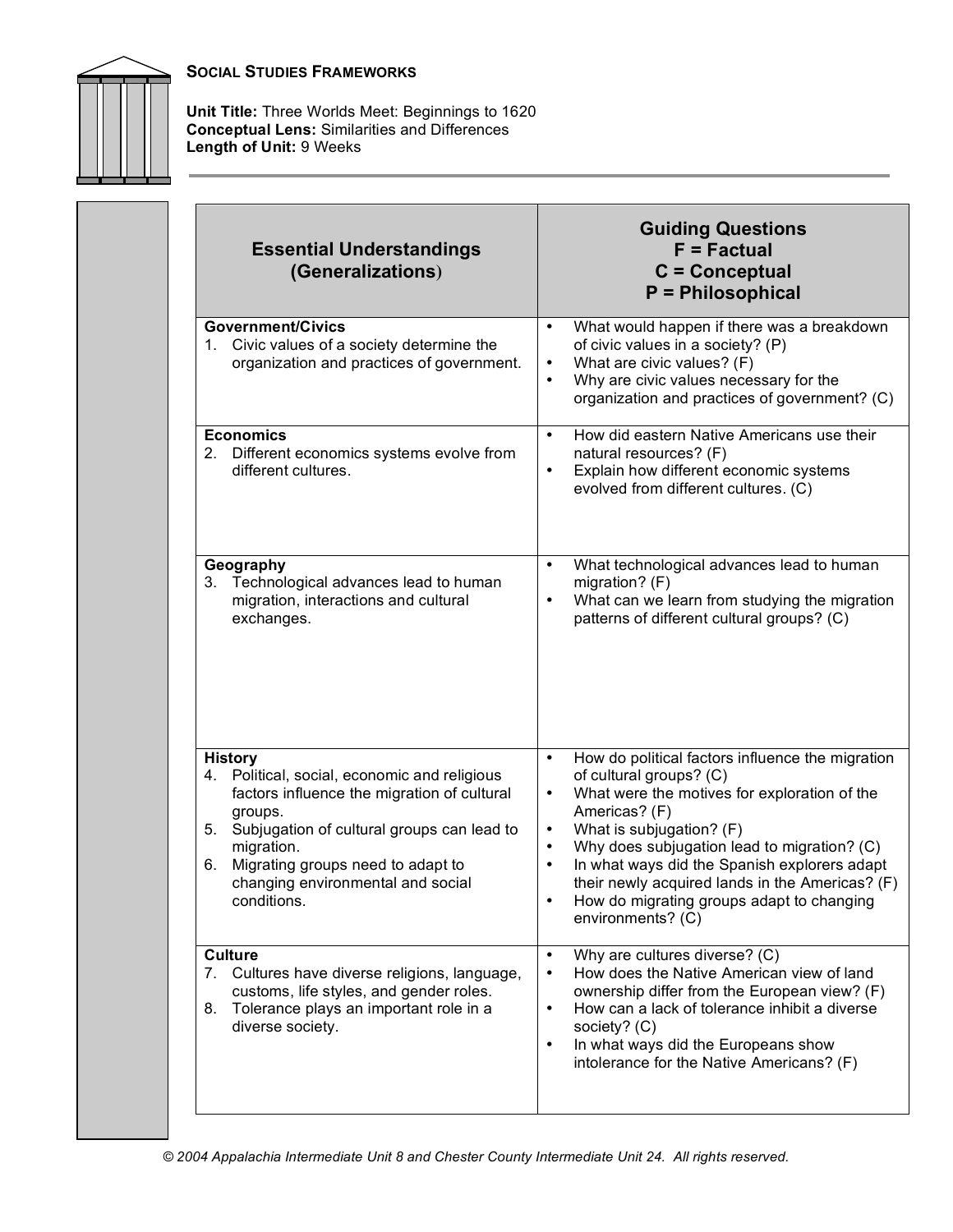

| <b>Essential Understandings</b><br>(Generalizations)                                                                                    | <b>Guiding Questions</b><br>$F = Factorual$<br>$C =$ Conceptual<br><b>P</b> = Philosophical                                                                                                                                                                                                                                                                                                                                                                                                                                                                                                                                                                                                                                                                                                                                                                                                                                                                                                                                                                                                                                                                                                                                                                                                                                                                                                                                                                                                                                                                                                                                  |
|-----------------------------------------------------------------------------------------------------------------------------------------|------------------------------------------------------------------------------------------------------------------------------------------------------------------------------------------------------------------------------------------------------------------------------------------------------------------------------------------------------------------------------------------------------------------------------------------------------------------------------------------------------------------------------------------------------------------------------------------------------------------------------------------------------------------------------------------------------------------------------------------------------------------------------------------------------------------------------------------------------------------------------------------------------------------------------------------------------------------------------------------------------------------------------------------------------------------------------------------------------------------------------------------------------------------------------------------------------------------------------------------------------------------------------------------------------------------------------------------------------------------------------------------------------------------------------------------------------------------------------------------------------------------------------------------------------------------------------------------------------------------------------|
| <b>Culture</b><br>9. Families create interaction patterns and<br>define member roles based on their<br>cultural beliefs and lifestyles. | What kinds of family organizational patterns<br>were apparent in the indigenous Native<br>American tribes? (F)<br>What family roles did males and females play in<br>the different tribes?(F)<br>Why did they assume these prescribed roles?<br>(C)<br>How did cultural beliefs, lifestyles and<br>$\bullet$<br>environment influence the male and female<br>roles? $(C)$<br>How were European family organizational<br>patterns different and similar to the Native<br>American family patterns in the late 16 <sup>th</sup><br>century? (C)<br>How can you explain the differences? (C)<br>What roles did males and females play in<br>European society during this time? (F)<br>• Why do cultures view the roles of males and<br>females in differently? (C)<br>• Who or what determines the roles will be in a<br>culture? (C)<br>How were families organized in West African<br>society during the early years of European<br>contact? How do you account for these<br>features? (C)<br>What were the general features of family<br>organization in West African society in the late<br>16th century? (F)<br>How did gender and work roles differ in West<br>African society? (F)<br>• What characteristics do all families share? (F)<br>Why do families differ in some ways from culture<br>to culture? $(C)$<br>Why did work roles of European and West<br>African families differ at the time of early<br>European contact? (C)<br>• Why do work roles differ in cultures around the<br>world today? (C)<br>Should women and minorities have equal<br>access to jobs as well as equal pay for the same<br>jobs? (P) |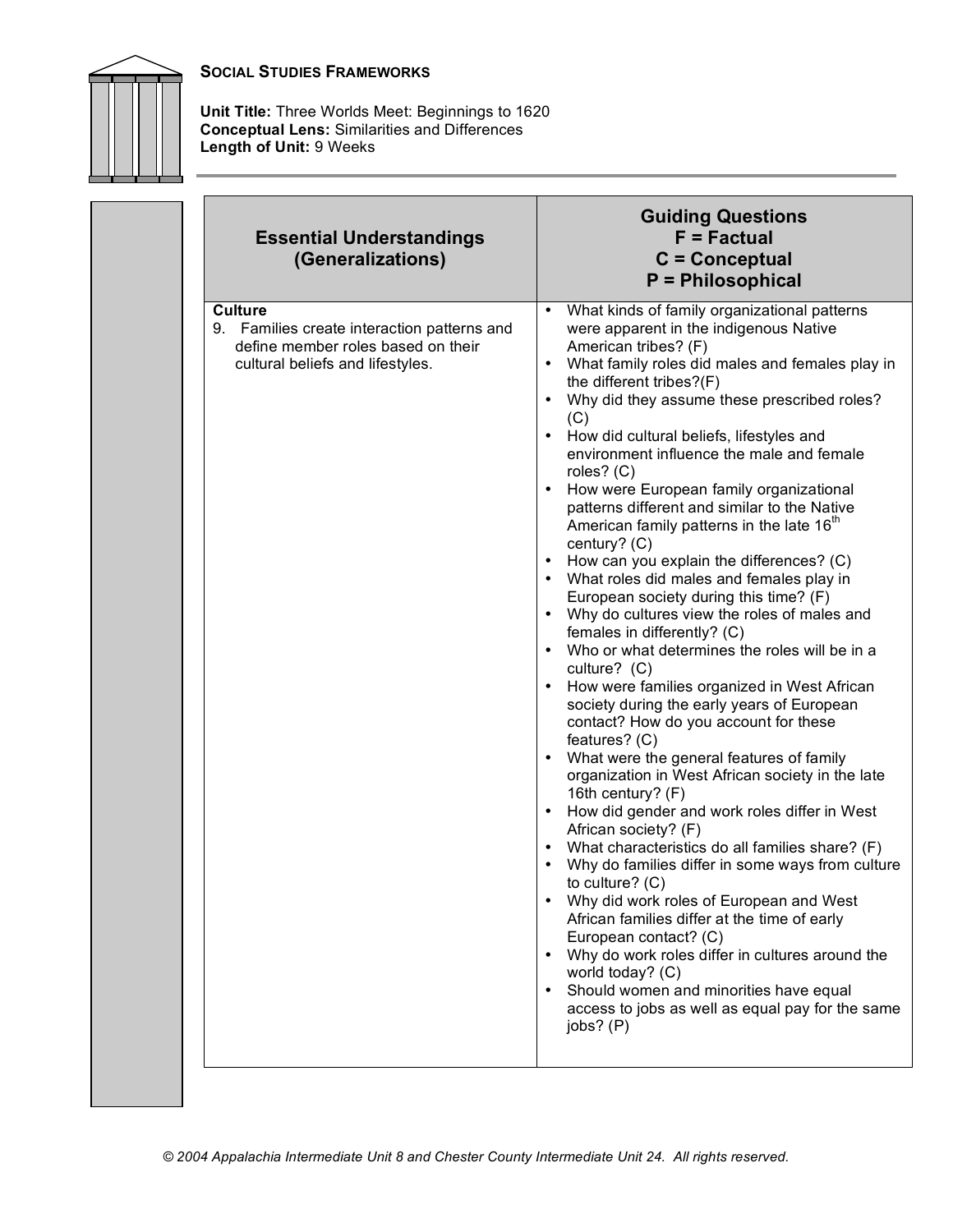

| <b>Essential Understandings</b><br>(Generalizations)                                                | <b>Guiding Questions</b><br>$F = Factorual$<br>$C =$ Conceptual<br><b>P</b> = Philosophical                                                                                                                                                                                                                                                                                                                                                                                                                                                                                                                                                                                                                                                                                                                                                                                                                                                                                                                                                                                                                                                                                                                                                                                                                                                                                                                                                                                                                                                |
|-----------------------------------------------------------------------------------------------------|--------------------------------------------------------------------------------------------------------------------------------------------------------------------------------------------------------------------------------------------------------------------------------------------------------------------------------------------------------------------------------------------------------------------------------------------------------------------------------------------------------------------------------------------------------------------------------------------------------------------------------------------------------------------------------------------------------------------------------------------------------------------------------------------------------------------------------------------------------------------------------------------------------------------------------------------------------------------------------------------------------------------------------------------------------------------------------------------------------------------------------------------------------------------------------------------------------------------------------------------------------------------------------------------------------------------------------------------------------------------------------------------------------------------------------------------------------------------------------------------------------------------------------------------|
| <b>Culture</b><br>10. Beliefs, traditions and values influence<br>cultural attitudes and practices. | How did Native Americans view their<br>$\bullet$<br>relationship to the natural environment? How<br>did these beliefs influence their way of life?<br>How did these beliefs affect their views on<br>property ownership? (C)<br>Do Native American tribes today still hold<br>$\bullet$<br>traditional views related to the environment and<br>property ownership? Why or why not? (C)<br>In what ways did Native American tribes use<br>their environment to meet their basic needs.?<br>(F) How did they adapt to their environment?<br>(F)<br>How would early American tribes have<br>$\bullet$<br>described an "educated person?" (F)<br>Did European societies hold the same views as<br>$\bullet$<br>Native Americans toward the environment? (F)<br>What was the perspective of Europeans toward<br>$\bullet$<br>private ownership of property? (F)<br>How would Europeans have described an<br>$\bullet$<br>"educated person?" (F)<br>How would we describe an "educated person"<br>today? $(C)$<br>What role did religion play in European<br>societies to 1620? (F)<br>Why do cultures use their environment in<br>different ways? (F)<br>What happens to the environment when<br>$\bullet$<br>societies overuse the resources? (F)<br>How does religion shape the behavior and<br>$\bullet$<br>attitudes of people in different cultures? (C)<br>Why do some societies place more value on a<br>formal education? (P)<br>Why does the interpretation of an "educated<br>person" differ across cultures and through<br>time? (P) |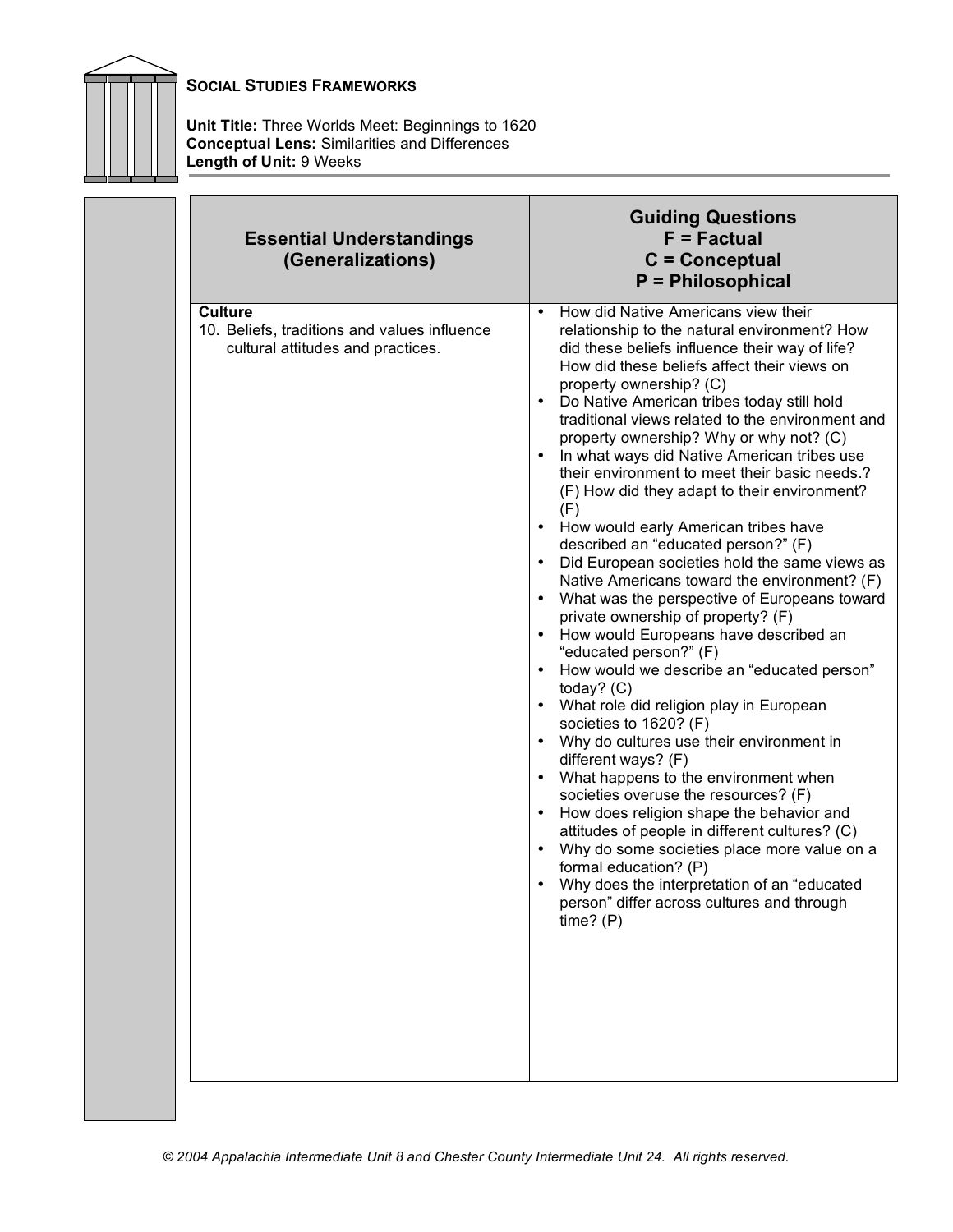

| <b>Essential Understandings</b><br>(Generalizations)                                                             | <b>Guiding Questions</b><br>$F = Factorual$<br>$C =$ Conceptual<br>P = Philosophical                                                                                                                                                                                                                                                                                                                                                                                                                                                                                                                                                                                                                                                                                                                                                                                                          |
|------------------------------------------------------------------------------------------------------------------|-----------------------------------------------------------------------------------------------------------------------------------------------------------------------------------------------------------------------------------------------------------------------------------------------------------------------------------------------------------------------------------------------------------------------------------------------------------------------------------------------------------------------------------------------------------------------------------------------------------------------------------------------------------------------------------------------------------------------------------------------------------------------------------------------------------------------------------------------------------------------------------------------|
| <b>Culture</b><br>11. Advances in technology lead to human<br>migration, interactions, and cultural<br>exchange. | Why do people migrate? (F)<br>$\bullet$<br>What reasons did Columbus have for sailing to<br>the Americas? (F)<br>What attitudes did Columbus and other early<br>$\bullet$<br>explorers have toward the indigenous people<br>they encountered? (C)<br>• What motives did the English, French and<br>Dutch have for exploring in the early 16th<br>century? (F)<br>• What can we learn from studying the migration<br>patterns of different cultural groups? (C)<br>• What impact does geography have on<br>settlement patterns? (C)<br>Why is trade an important aspect of economic<br>$\bullet$<br>systems? (C)<br>How did the Native Americans benefit from<br>$\bullet$<br>trade with the European explorers? In what<br>ways was trade detrimental to the Native<br>American societies? (C)<br>How did European explorers gain from trade<br>$\bullet$<br>with the indigenous peoples? (C) |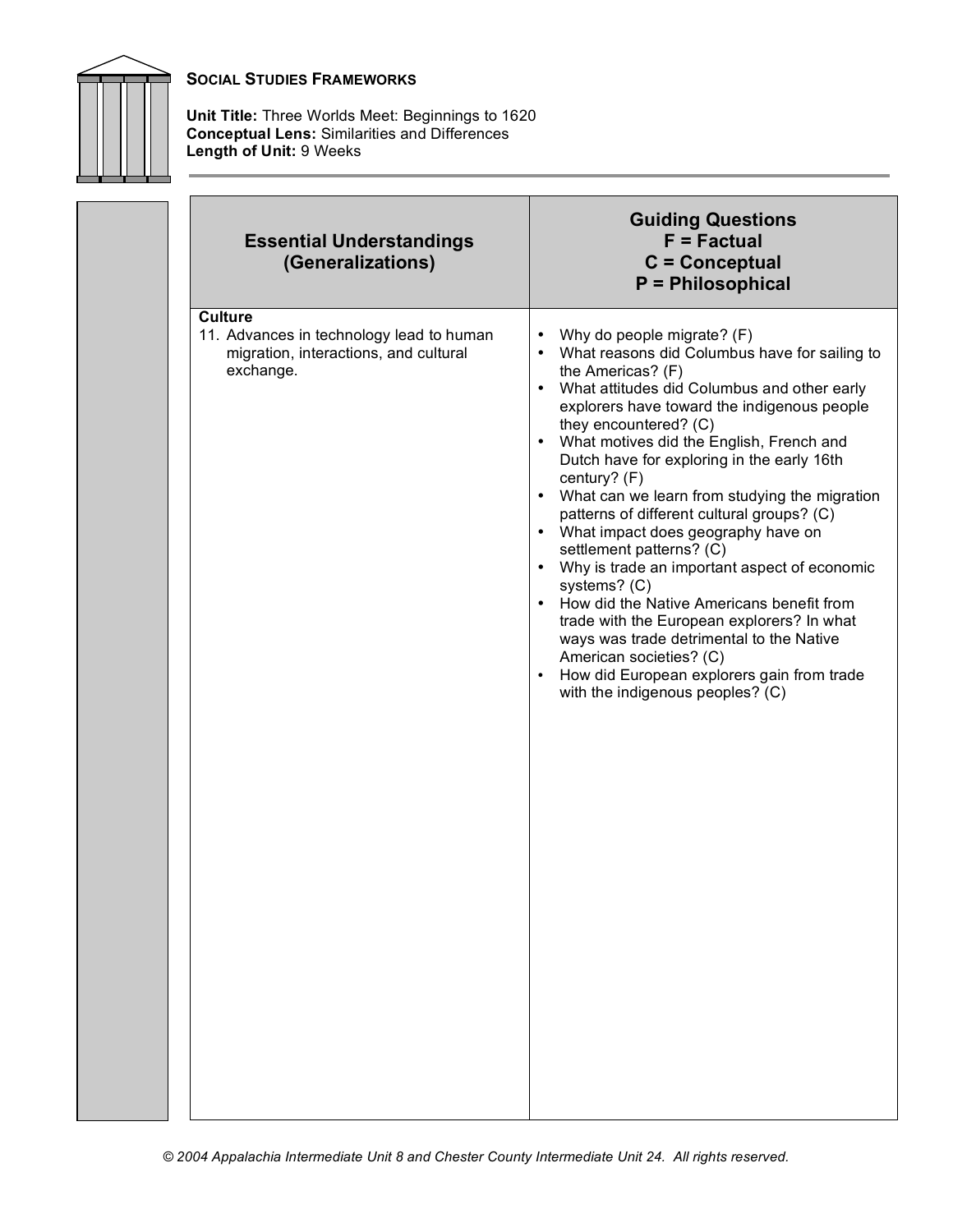

**Unit Title:** Three Worlds Meet: Beginnings to 1620 **Conceptual Lens:** Similarities and Differences **Length of Unit:** 9 Weeks

# **Culminating Performance Task Planner**

## **NOTE:**

The purpose of the culminating performance task is to determine whether or not students have developed an understanding of the concepts of the unit. Therefore, students should complete the task independently, with minimal teacher direction and support. Teachers should, however, introduce the task to the students, and provide time for them to ask clarifying questions about the task and the assessment. Students with special needs or special circumstances may require some modification or extra assistance. These decisions should be made on a case-by-case basis (as with any other type of assignment).

## **WHAT:**

Investigate three worlds meet.

## **WHY:**

Understand that technological advances lead to human migration, interaction and cultural exchange.

# **ENGAGING SCENARIO:**

Demonstrate understanding by assuming the role of a navigator from the Prince Henry School of Navigation in downtown Lisbon, Portugal. You have been hired by a foreign power (e.g. France, England, Holland, Spain). You will:

- 1. Label a map and chart a course for your journey from Lisbon to a desired location in the new world. Make use of all the up-to-date technological advances that are available for sea travel in 1620.
- 2. Help establish a settlement there and communicate with the indigenous culture for an exchange of goods and ideas.
- 3. Return to your employer (monarch) and persuade him to continue support of the settlement. You will present at court. Be prepared to present information about the interactions and cultural exchanges you had with the indigenous population you encountered.

# **PROCEDURE:**